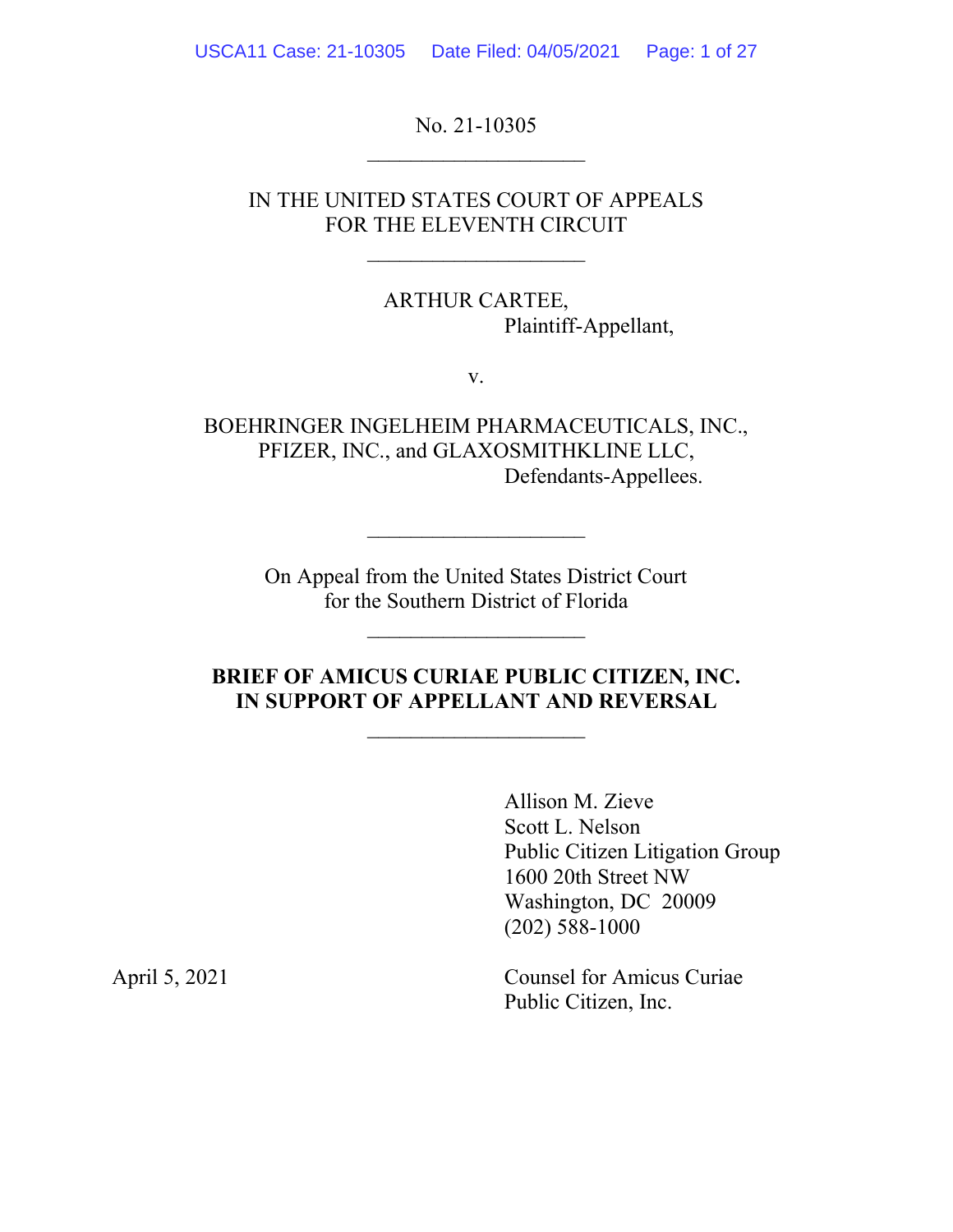## **CARTEE v. BOEHRINGER INGELHEIM PHARMACEUTICALS, INC., No. 21-10305**

### **CERTIFICATE OF INTERESTED PERSONS AND CORPORATE DISCLOSURE STATEMENT**

Pursuant to Local Rule 26.1-2, amicus curiae Public Citizen provides the following list of the persons and entities that have or may have an interest in the outcome of this case and have not been identified in the earlier-filed briefs:

- Nelson, Scott L. counsel for Amicus Curiae
- Public Citizen, Inc. Amicus Curiae
- Public Citizen Litigation Group law firm for Amicus Curiae
- Zieve, Allison M. counsel for Amicus Curiae

Pursuant to Federal Rule of Appellate Procedure 26.1, the undersigned counsel certifies that amicus curiae Public Citizen is a nonprofit, non-stock corporation. It has no parent corporations, and no publicly traded corporations have an ownership interest in it.

> /s/ Allison M. Zieve Allison M. Zieve

Attorney for Public Citizen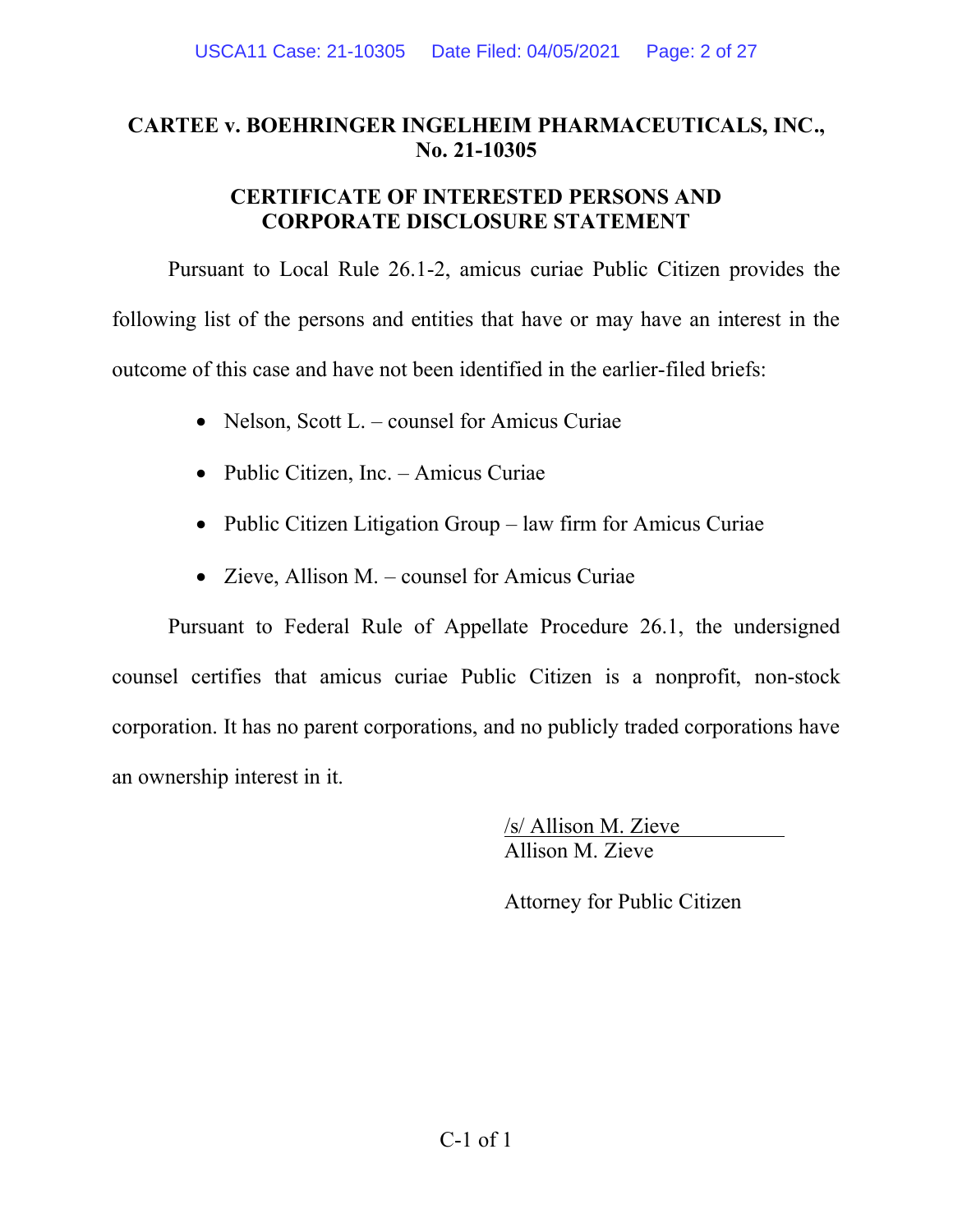# **TABLE OF CONTENTS**

|      | CERTIFICATE OF INTERESTED PERSONS AND CORPORATE                                                                                                     |
|------|-----------------------------------------------------------------------------------------------------------------------------------------------------|
|      |                                                                                                                                                     |
|      |                                                                                                                                                     |
|      |                                                                                                                                                     |
|      |                                                                                                                                                     |
| I.   | Safety concerns often do not come to light until years after a drug first<br>comes on the market, and only brand-name manufacturers can promptly    |
| П.   | Brand-name manufacturers can easily foresee that physicians and patients<br>will rely on the brand-name labeling, regardless of whether a patient's |
| III. | Defendants-Appellees' position, if adopted, would put patients at risk. 14                                                                          |
|      |                                                                                                                                                     |
|      | <b>CERTIFICATE OF COMPLIANCE</b>                                                                                                                    |

CERTIFICATE OF SERVICE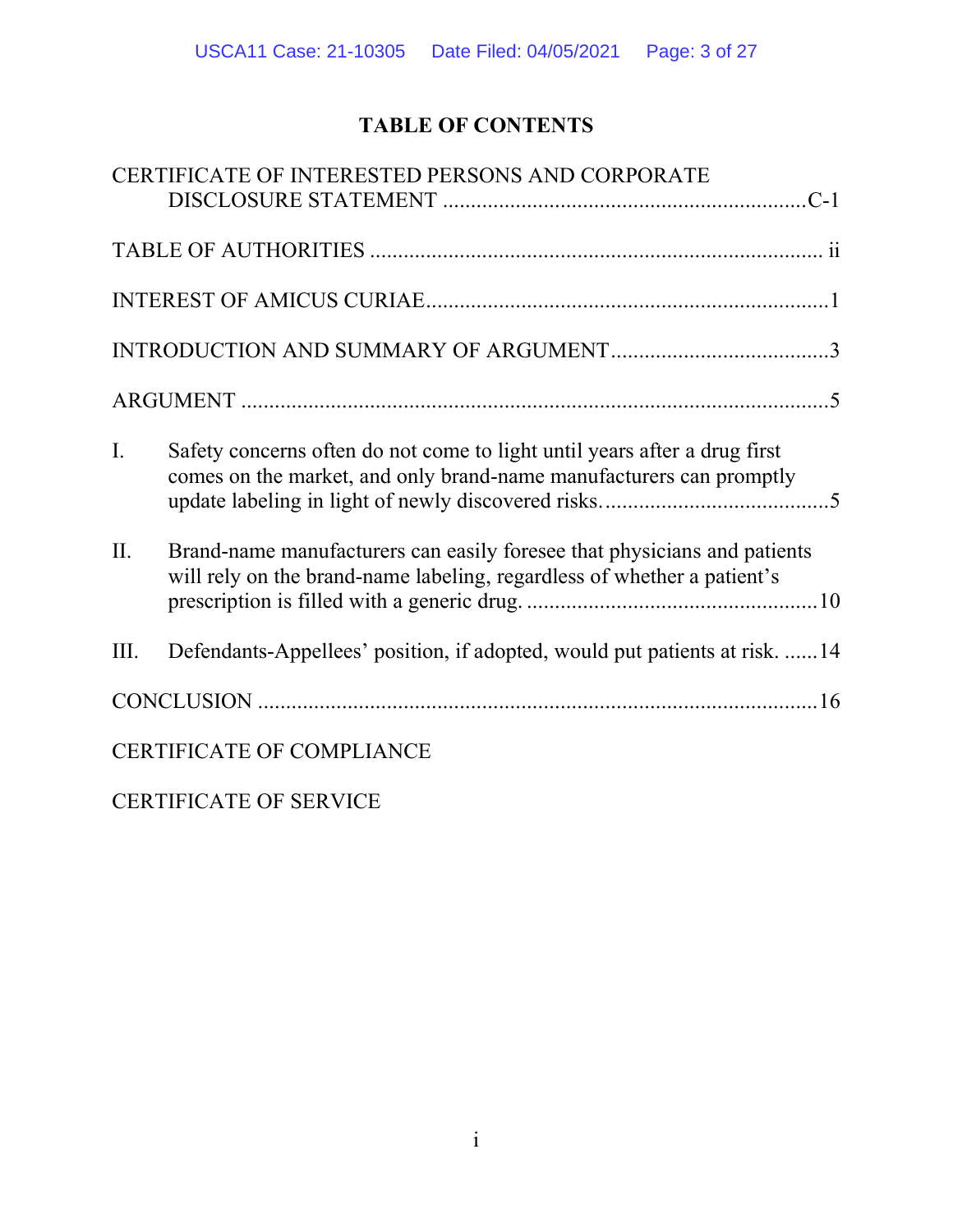# **TABLE OF AUTHORITIES**

| Pages<br>Cases                                                |
|---------------------------------------------------------------|
| Dolin v. SmithKline Beecham Corp.,                            |
| 62 F. Supp. 3d 705 (N.D. Ill. 2014),                          |
| rev'd on other grounds sub nom. Dolin v. GlaxoSmithKline LLC, |
|                                                               |
| Huck v. Wyeth, Inc.,                                          |
|                                                               |
| Kellogg v. Wyeth,                                             |
|                                                               |
| McNair v. Johnson & Johnson,                                  |
|                                                               |
| PLIVA, Inc. v. Mensing,                                       |
|                                                               |
| Rafferty v. Merck & Co.,                                      |
|                                                               |
| Simpkins v. CSX Transportation, Inc.,                         |
|                                                               |
| <i>* T.H. v. Novartis,</i>                                    |
|                                                               |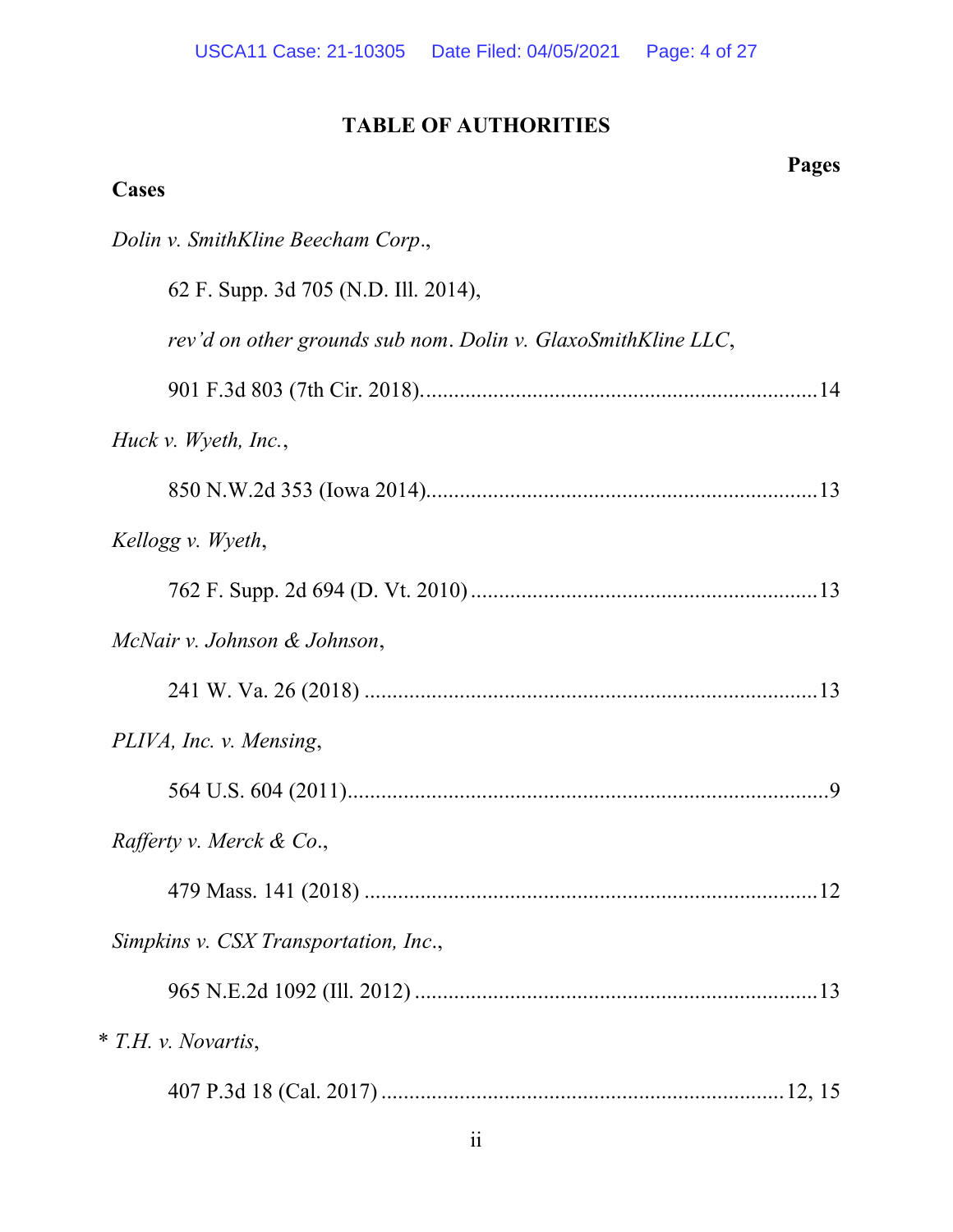| * Wyeth v. Levine,                                              |  |
|-----------------------------------------------------------------|--|
|                                                                 |  |
| Wyeth, Inc. v. Weeks,                                           |  |
|                                                                 |  |
| <b>Federal Statutes and Regulatory Materials</b>                |  |
| Drug Price Competition and Patent Term Restoration Act of 1984, |  |
|                                                                 |  |
|                                                                 |  |
|                                                                 |  |
|                                                                 |  |
|                                                                 |  |
|                                                                 |  |
|                                                                 |  |
|                                                                 |  |
|                                                                 |  |
|                                                                 |  |
|                                                                 |  |
|                                                                 |  |
|                                                                 |  |
|                                                                 |  |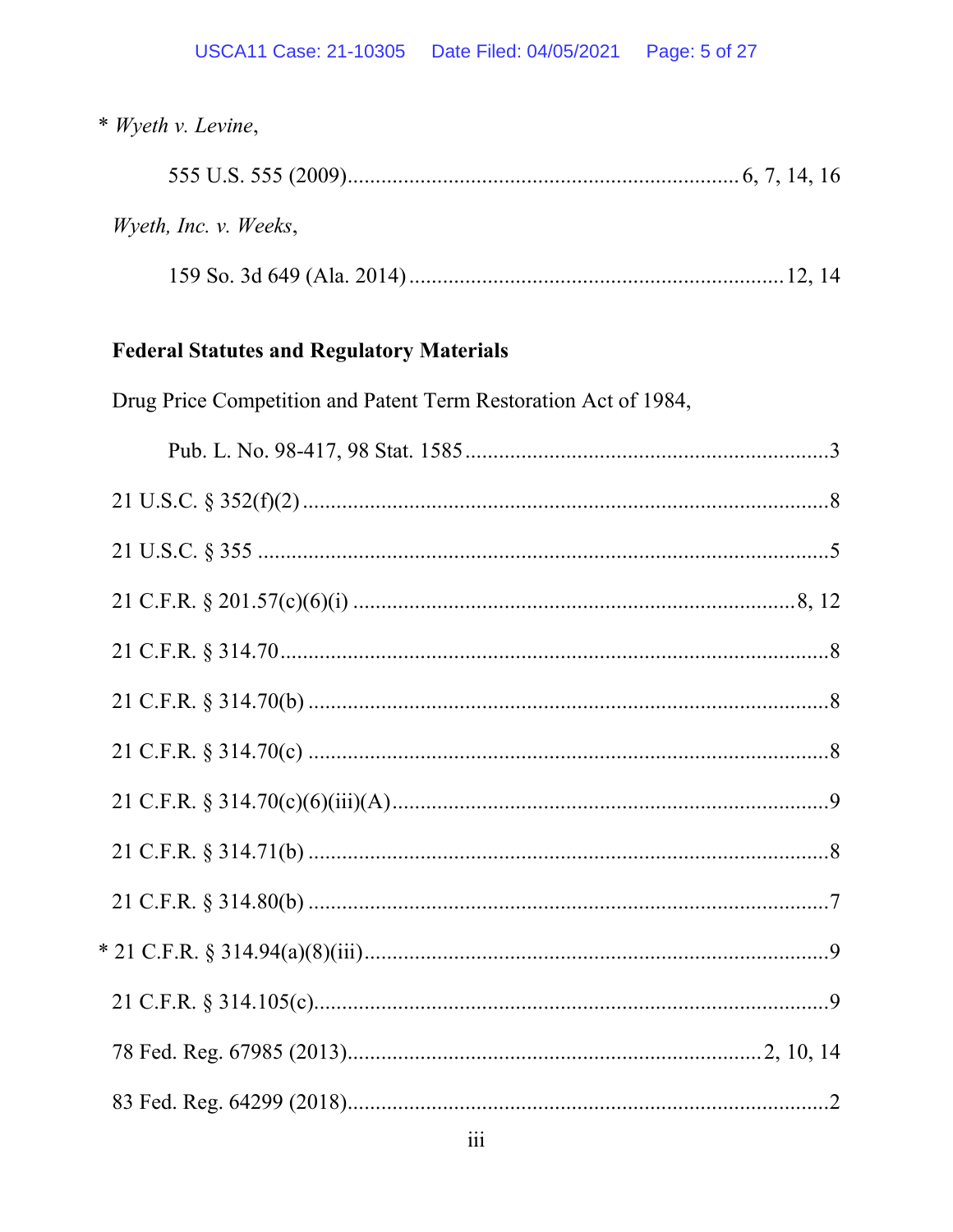# **State Statutes**

# **Treatises**

# **Miscellaneous**

| Ass'n for Accessible Medicines, Generic Drug Access & Savings in the U.S. |  |
|---------------------------------------------------------------------------|--|
| (2017), https://accessiblemeds.org/sites/default/files/2017-07/2017-AAM-  |  |
|                                                                           |  |
| Brief of the Am. Med. Ass'n, et al. as Amici Curiae Supporting Resp'ts,   |  |
| PLIVA, Inc. v. Mensing, 131 S. Ct. 2567 (2011), 2011 WL 794118            |  |
|                                                                           |  |
| Thomas P. Christensen, et al., Drug Product Selection: Legal Issues,      |  |
|                                                                           |  |
| Congressional Budget Office, How Increased Competition From Generic       |  |
| Drugs Has Affected Prices and Returns in the Pharmaceutical Industry      |  |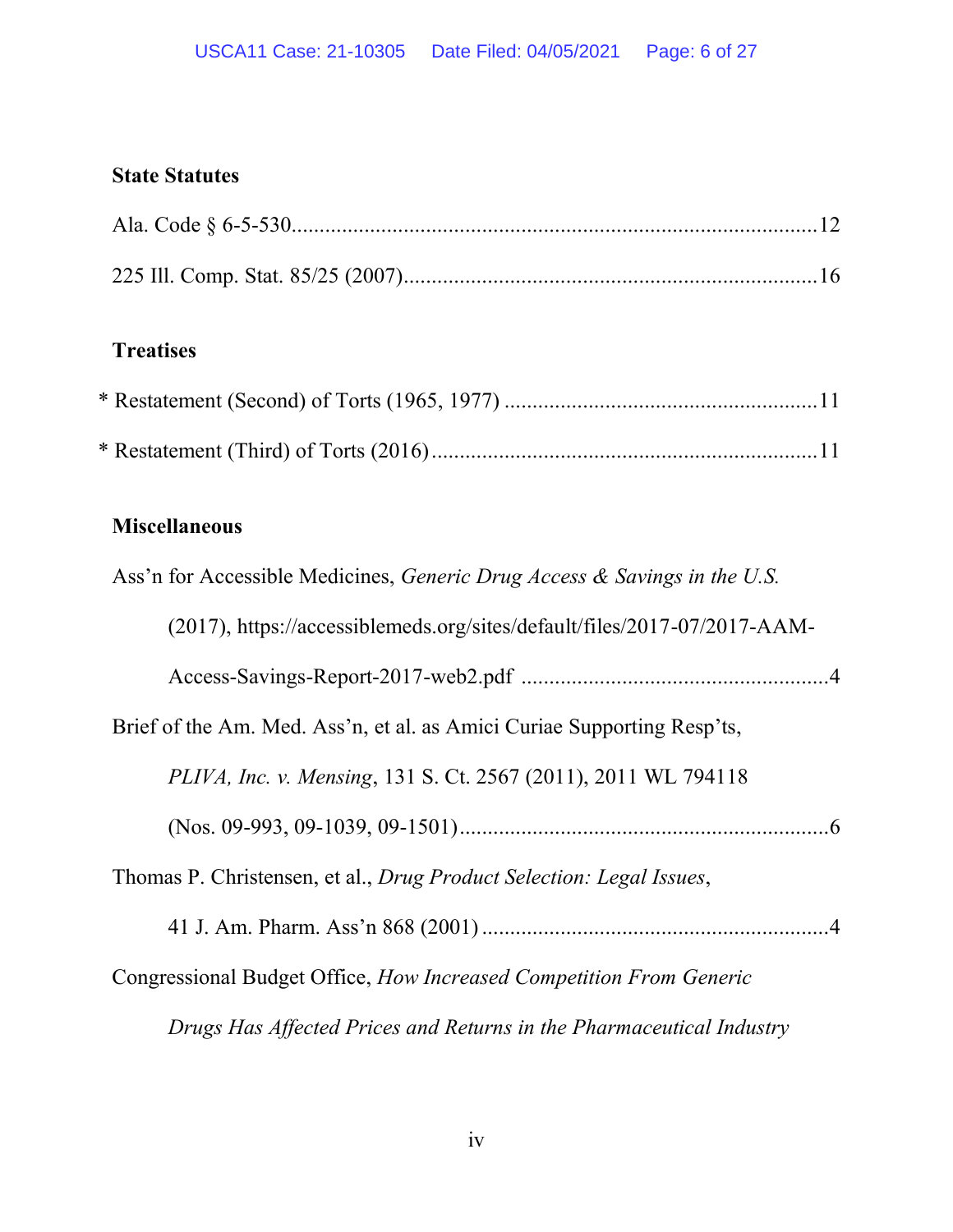| (1998), https://www.cbo.gov/sites/default/files/105th-congress-1997-              |
|-----------------------------------------------------------------------------------|
|                                                                                   |
| Congressional Budget Office, Research and Development in the Pharmaceutical       |
| <i>Industry</i> (2006), https://www.cbo.gov/sites/default/files/cbofiles/ftpdocs/ |
|                                                                                   |
| Catherine D. DeAngelis & Phil B. Fontanarosa, <i>Prescription Drugs</i> ,         |
| Products Liability, and Preemption of Tort Litigation,                            |
|                                                                                   |
| FDA, Draft Guidance, Updating ANDA Labeling after the Marketing                   |
| Application for the Reference Listed Drug Has Been Withdrawn                      |
| (July 2016), http://www.fda.gov/downloads/Drugs/GuidanceCompliance                |
|                                                                                   |
| FDA, Guidance for Industry, Revising ANDA Labeling Following Revision             |
| of the RLD Labeling (May 2000),                                                   |
| http://www.fda.gov/downloads/Drugs/GuidanceCompliance                             |
|                                                                                   |
| GAO, Drug Safety: FDA Has Begun Efforts to Enhance Postmarket Safety,             |
| But Additional Actions Are Needed (Nov. 2009),                                    |
|                                                                                   |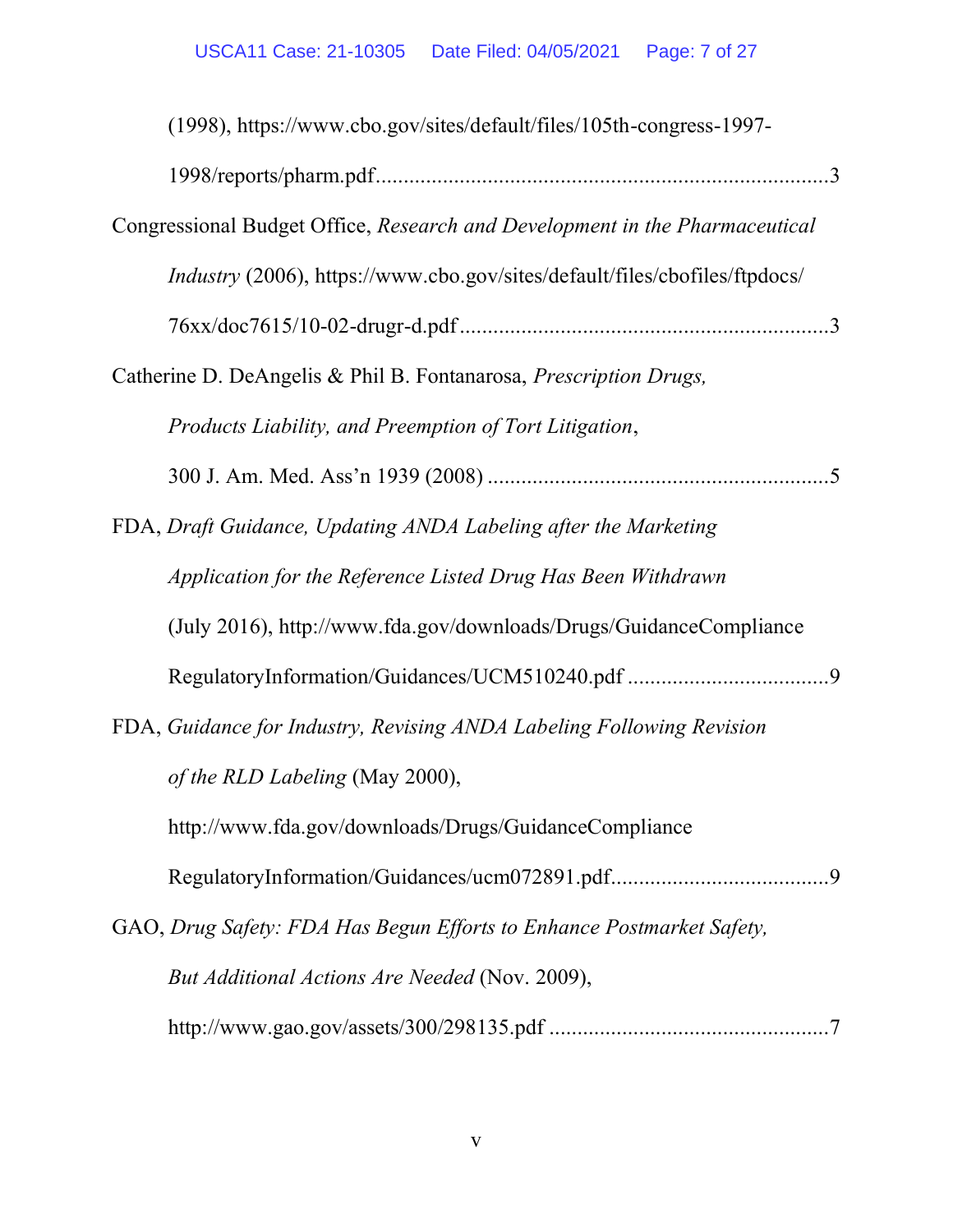| GAO, Drug Safety: Improvement Needed in FDA's Postmarket                        |
|---------------------------------------------------------------------------------|
| Decision-making and Oversight Process (Mar. 2006),                              |
|                                                                                 |
| GAO, High-Risk Series: An Update (Feb. 2015),                                   |
|                                                                                 |
| GAO, High-Risk Series: An Update (Feb. 2011),                                   |
|                                                                                 |
| Katherine Hobson, What Drug Did Doctors Prescribe Most Last Year?,              |
|                                                                                 |
| David A. Kessler & David C. Vladeck, A Critical Examination of the FDA's        |
| <i>Efforts to Preempt Failure-to-Warn Claims, 96 Geo. L.J. 461 (2008)7</i>      |
| Karen E. Lasser, et al., Timing of New Black Box Warnings and Withdrawals       |
| for Prescription Medications, 287 J. Am. Med. Ass'n 2215 (2002) 6               |
| Jean Lester, et al., <i>Evaluation of FDA safety-related drug label changes</i> |
| <i>in 2010</i> , 22 Pharmacoepidemiology and Drug Safety 302 (2013) 6, 15       |
| William H. Shrank, et al., State Generic Substitution Laws Can Lower Drug       |
| Outlays Under Medicaid, 29 Health Affairs 1383 (July 2010) 4                    |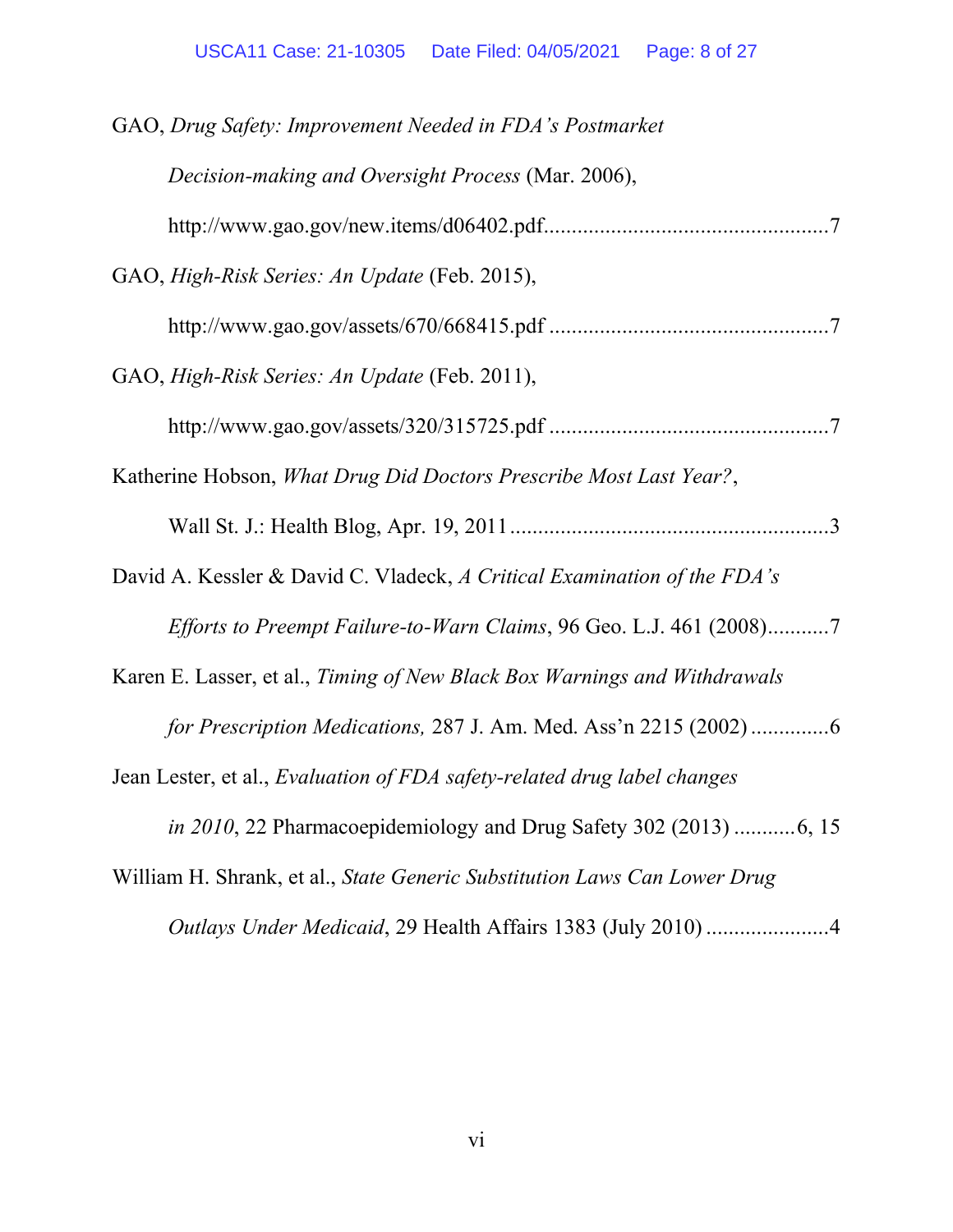### **INTEREST OF AMICUS CURIAE<sup>1</sup>**

Public Citizen is a non-profit consumer advocacy organization with members and supporters in every state, including Illinois. Since its founding in 1971, Public Citizen has assessed the safety and efficacy of drugs, provided information on drug safety to the public, and advocated before the Food and Drug Administration (FDA) for product labeling and regulation to reduce safety risks. In June 2013, a Public Citizen report compiled a list of drugs for which black-box warnings—the most serious contraindications and warnings—were added after a generic equivalent entered the market. Looking at a five-year period, the report identified 53 drugs for which a black-box warning calling attention to serious or life-threatening risks was added after generic market entry. The data underscore the public-health imperative of requiring pharmaceutical companies to maintain active surveillance of safety, even after a drug is also marketed in generic form.<sup>2</sup>

Public Citizen has participated as an amicus in many cases brought by patients injured by drugs that carried inadequate warnings, including *PLIVA, Inc. v. Mensing*,

<sup>&</sup>lt;sup>1</sup> No party's counsel authored this brief in whole or in part, and no party or party's counsel made a monetary contribution specifically intended to fund the preparation or submission of this brief. No person or entity other than amicus curiae made such a monetary contribution. All parties have consented to the filing of this brief.

<sup>&</sup>lt;sup>2</sup> The report is available at www.citizen.org/documents/2138.pdf.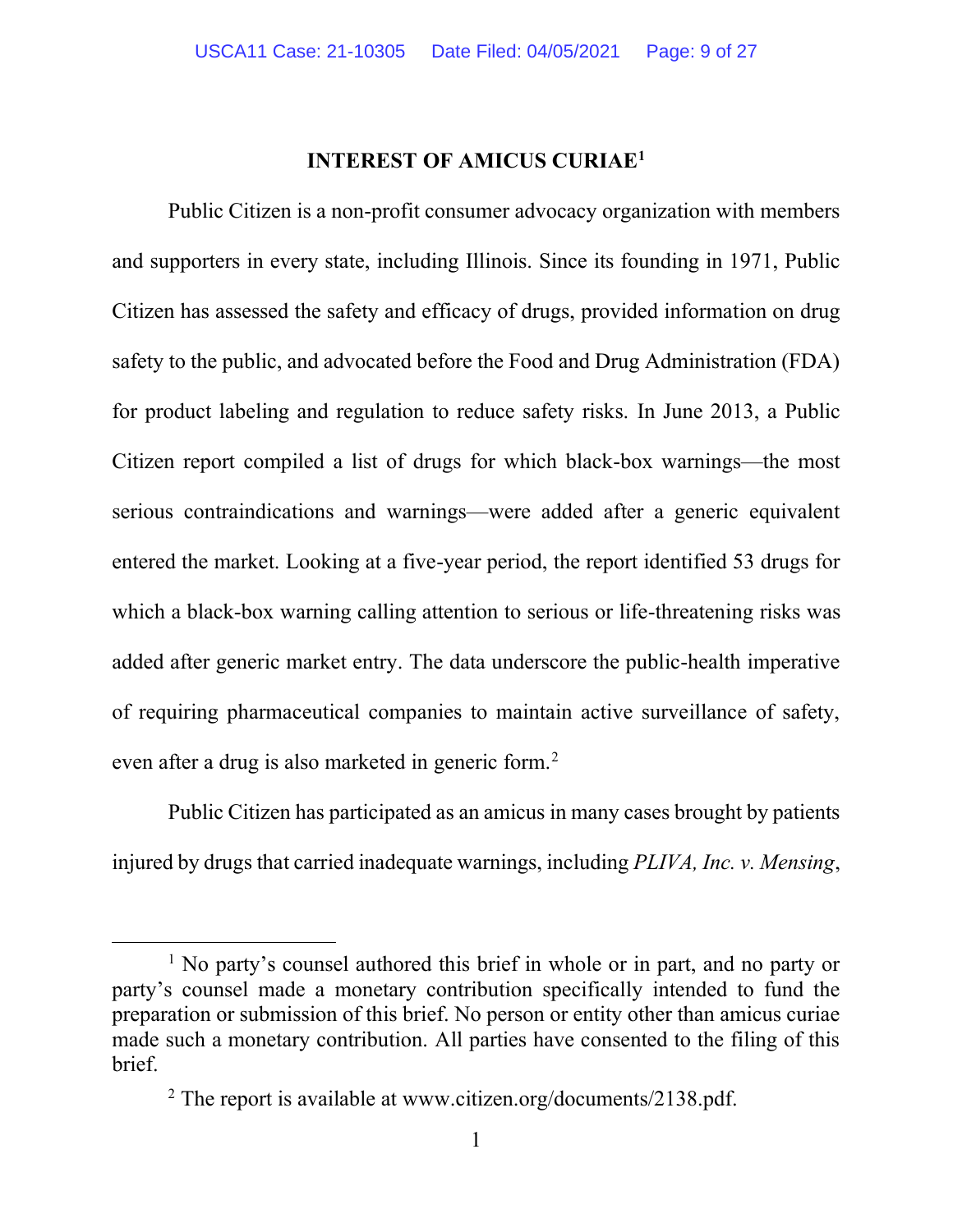564 U.S. 604 (2011), and *T.H. v. Novartis*, 407 P.3d 18 (Cal. 2017). In *PLIVA*, the U. S. Supreme Court held that federal law preempts failure-to-warn claims against generic drug manufacturers because FDA regulations prohibit generic manufacturers from updating labeling except to mimic brand-name labeling changes or as ordered by the FDA. Public Citizen responded by petitioning the FDA to allow generic drug manufacturers to revise product labeling through the procedures already available to brand-name manufacturers. In November 2013, the FDA announced that, to advance product safety, it would grant Public Citizen's petition in part by issuing a proposed rule. *See* 78 Fed. Reg. 67985 (2013). Following significant industry pressure, however, the FDA eventually withdrew the proposed rule. *See* 83 Fed. Reg. 64299 (2018). Consequently, at this time, generic drug manufacturers, unlike brand-name manufacturers, cannot initiate safety updates to product labeling. Patients and physicians therefore depend on brand-name manufacturers to provide adequate warnings for both brand-name and generic drugs. Allowing patients to pursue tort claims against brand-name manufacturers for injuries caused by inadequate warnings is important both as an incentive for those manufacturers to be vigilant about product safety and as a means to hold them accountable to patients. For this reason, this case has important implications that go well beyond the interests of the parties.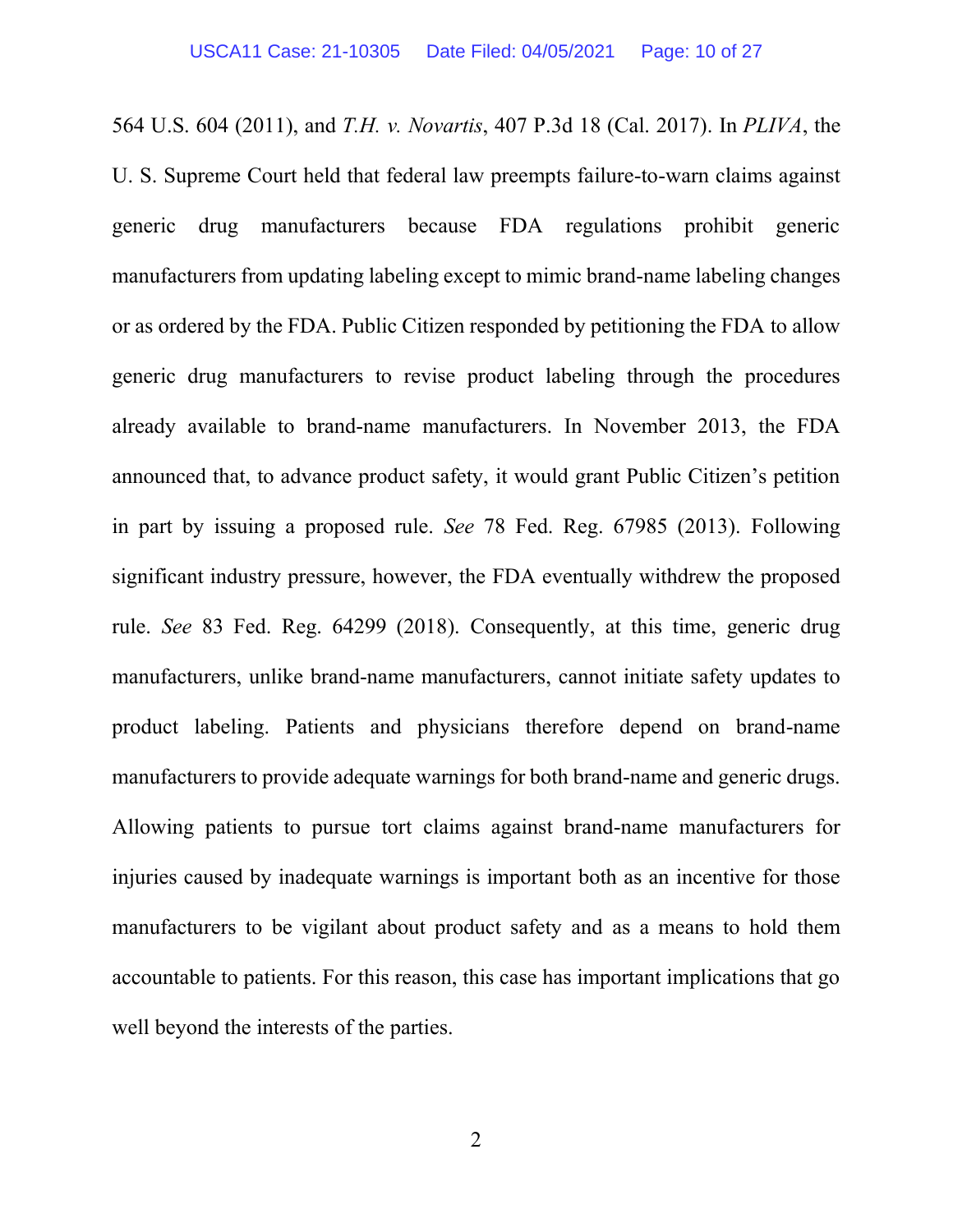#### **INTRODUCTION AND SUMMARY OF ARGUMENT**

The issue presented in this case—whether a brand-name drug manufacturer can be held liable for injuries caused by inadequately labeled generic drugs—is of significant and growing importance to patients. Following passage of the Drug Price Competition and Patent Term Restoration Act of 1984, Pub. L. No. 98-417, 98 Stat. 1585, commonly referred to as the Hatch-Waxman Amendments, sales of generic drugs have grown dramatically, fundamentally reshaping the pharmaceutical market. The increased availability of generic drugs has made many prescription drugs more affordable for patients. In 1983, only 35 percent of top-selling drugs with expired patents had generic equivalents; by 1998, nearly all did.<sup>3</sup> And when generics compete, they typically capture a significant share of the market and of profits.<sup>4</sup> In 2010, generics captured more than 80 percent of the market within six months of expiration of a brand-name's patent (as compared to 55 percent in  $2006$ ).<sup>5</sup> As of 2016, 89 percent of drug prescriptions were filled with generics rather than brand-

<sup>3</sup> Congressional Budget Office, *How Increased Competition From Generic Drugs Has Affected Prices and Returns in the Pharmaceutical Industry*, at xii (1998), https://www.cbo.gov/sites/default/files/105th-congress-1997-1998/reports/ pharm.pdf.

<sup>4</sup> *See* Congressional Budget Office, *Research and Development in the Pharmaceutical Industry*, at 16–17 (2006), https://www.cbo.gov/sites/ default/files/cbofiles/ftpdocs/76xx/doc7615/10-02-drugr-d.pdf.

<sup>5</sup> Katherine Hobson, *What Drug Did Doctors Prescribe Most Last Year?*, Wall St. J.: Health Blog, Apr. 19, 2011.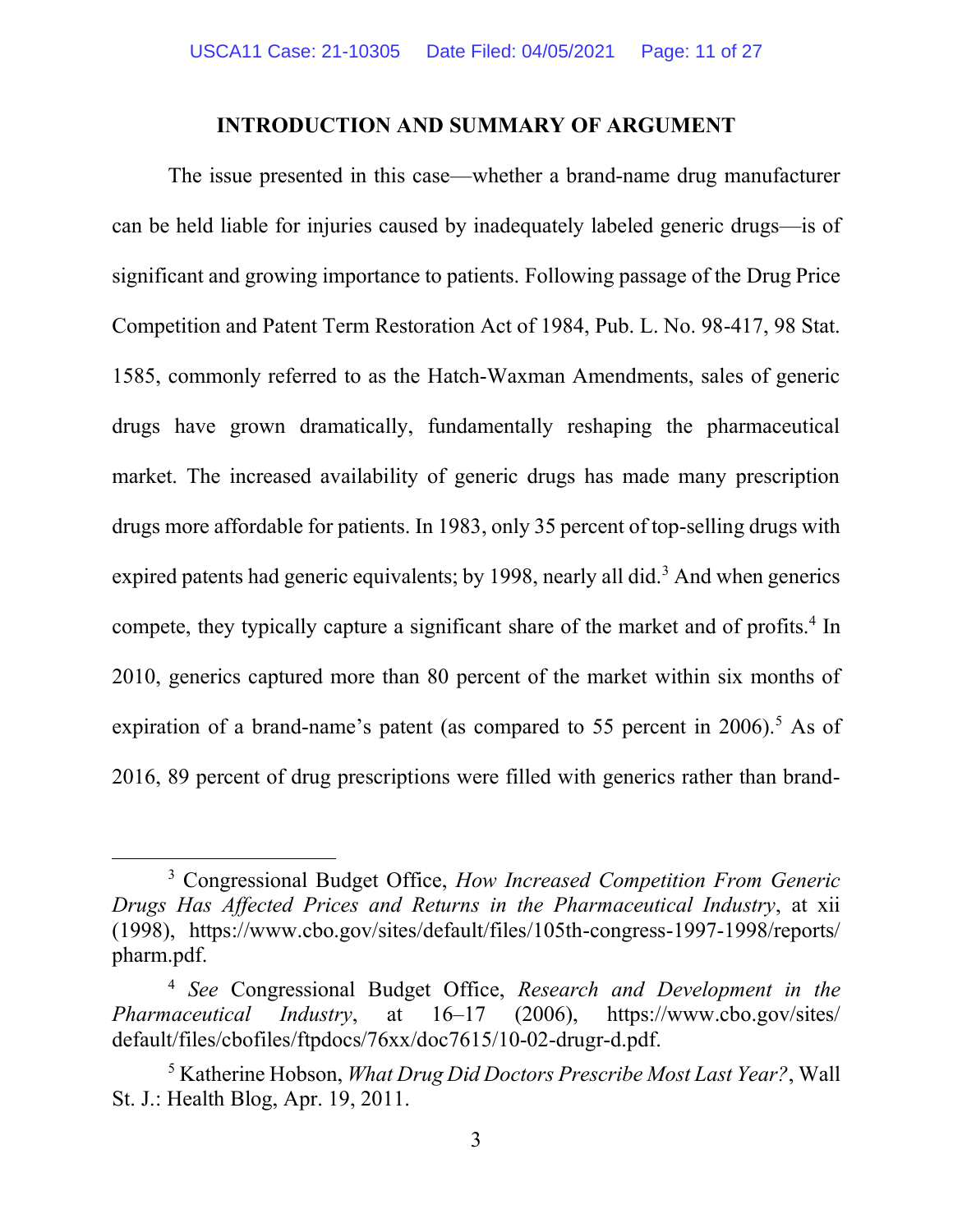name drugs<sup>6</sup>—a development spurred by state laws authorizing pharmacists to substitute generic drugs when filling prescriptions.<sup>7</sup> Many states have gone further and now mandate generic substitution where available.<sup>8</sup>

Despite these market changes, the law places responsibility for labeling firmly on brand-name manufacturers. Generic drug manufacturers cannot initiate labeling updates; the labeling of generic drugs must mirror that of the brand-name products. Thus, the regulatory scheme assumes a patient's reliance on the brand-name labeling, regardless of whether the patient took the branded or the generic version of the drug. In light of this unusual fact—that one manufacturer is required to copy the safety information provided by another—patients should be able to hold brand-name drug manufacturers accountable for injuries resulting from misrepresentations about the safety of their drugs, even if those injuries are caused by a generic version of the drug. As discussed below, allowing patients to do so makes sense under traditional tort law principles and as a matter of policy.

<sup>6</sup> Ass'n for Accessible Medicines, *Generic Drug Access & Savings in the U.S.*, at 16 (2017), https://accessiblemeds.org/sites/default/files/2017-07/2017-AAM-Access-Savings-Report-2017-web2.pdf.

<sup>7</sup> *See* Thomas P. Christensen, et al., *Drug Product Selection: Legal Issues*, 41 J. Am. Pharm. Ass'n 868 (2001).

<sup>8</sup> William H. Shrank, et al., *State Generic Substitution Laws Can Lower Drug Outlays Under Medicaid*, 29 Health Affairs 1383 (July 2010).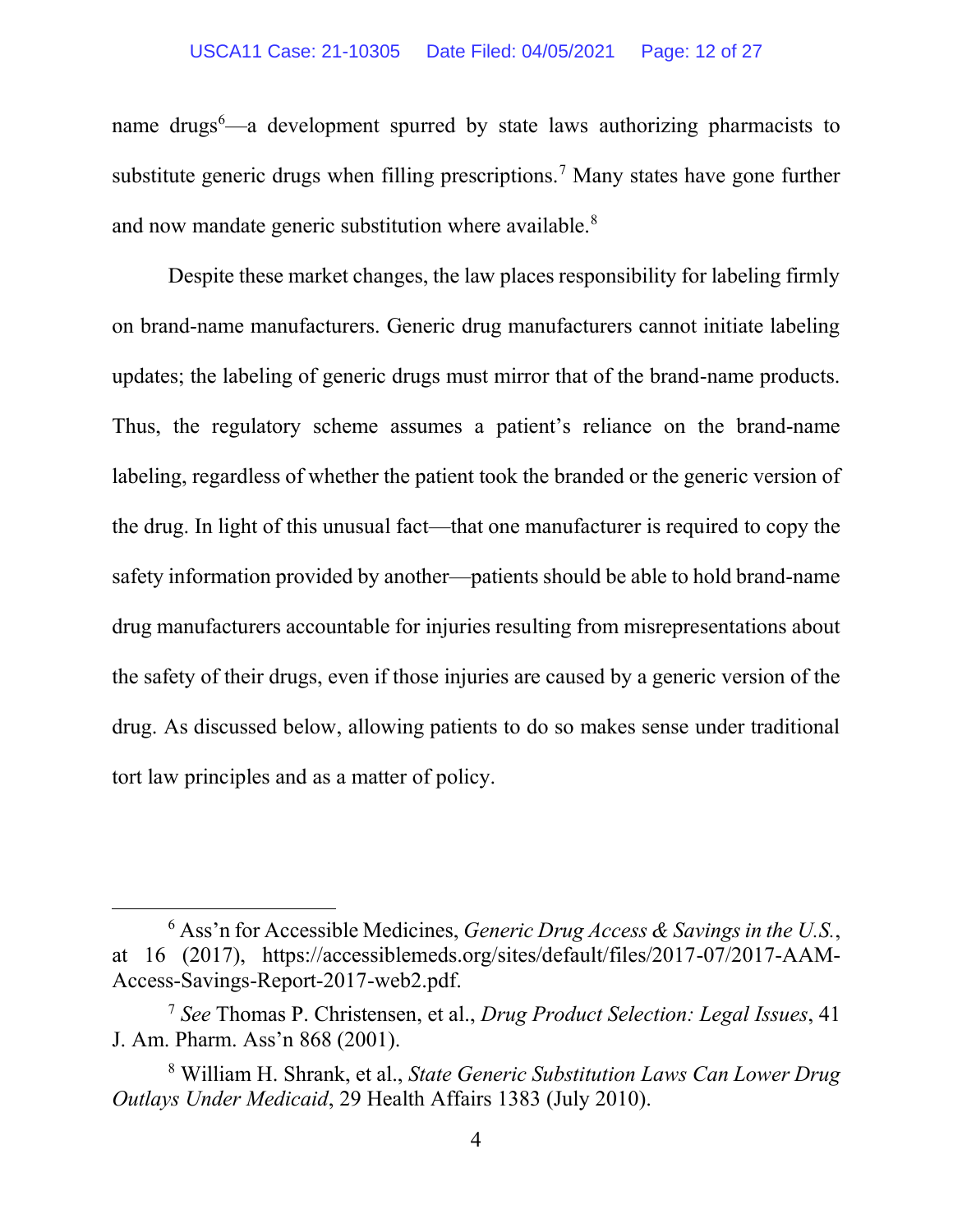### **ARGUMENT**

## **I. Safety concerns often do not come to light until years after a drug first comes on the market, and only brand-name manufacturers can promptly update labeling in light of newly discovered risks.**

Before a manufacturer can market a drug in the United States, it must obtain

FDA marketing approval. 21 U.S.C. § 355. Although the FDA evaluates the drug's

safety and effectiveness for its intended use before granting approval, the importance

of post-approval monitoring for ensuring drug safety is well-recognized. As an

article in the *Journal of the American Medical Association* explained:

Even though the evaluation of new drugs and devices is technically rigorous, the current approach of basing drug approval decisions on clinical trials of efficacy that include relatively small numbers of patients virtually guarantees that the full risks and complete safety profile of these drugs will not be identified at the time of approval. Rather, the full safety profile and effectiveness only manifest as each drug is used in the wider population of patients who are less carefully selected than participants in clinical trials.<sup>9</sup>

The limitations in pre-approval testing are especially salient when a drug's

significant adverse effects are relatively rare or have long latency periods—forms of

risk that the FDA approval process is not designed to uncover. Examples of drugs

whose substantial risks were only discovered post-approval abound in the medical

<sup>9</sup> Catherine D. DeAngelis & Phil B. Fontanarosa, *Prescription Drugs, Products Liability, and Preemption of Tort Litigation*, 300 J. Am. Med. Ass'n 1939, 1939 (2008).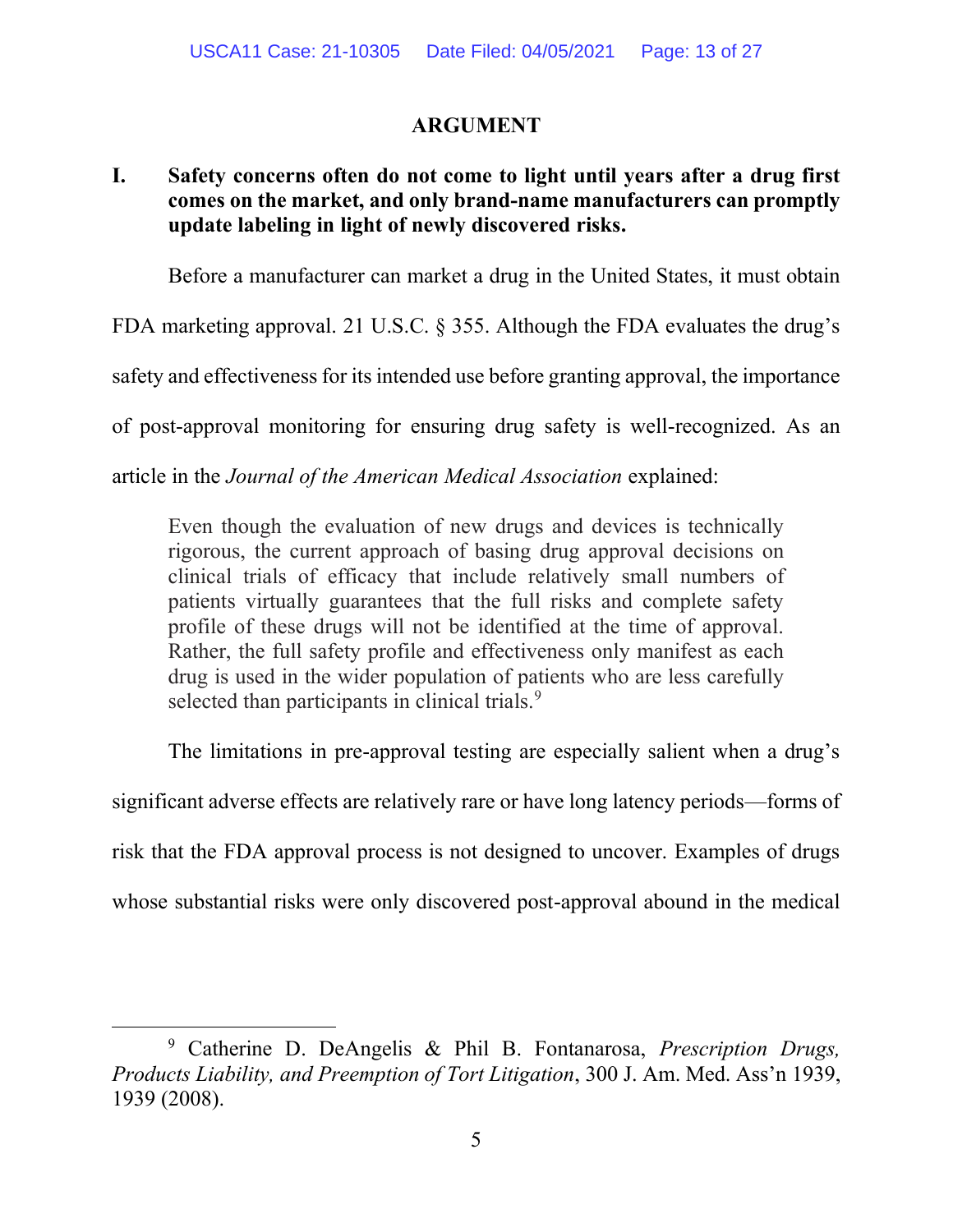literature.<sup>10</sup> A 2013 article authored jointly by three FDA staff members and two academics reported that "[t]he most critical safety-related label changes, boxed warnings and contraindications, occurred a median 10 and 13 years after drug approval (and the range spanned from 2 to 63 years after approval)."<sup>11</sup> This conclusion is consistent with an earlier study's finding that "[o]nly half of newly discovered serious [adverse drug reactions] are detected and documented in the *Physicians' Desk Reference* within 7 years after drug approval."<sup>12</sup>

Because safety risks are commonly not identified until years after a drug comes on the market, and even after generic versions of the drug come on the market, ongoing monitoring and labeling updates are crucial for safe use of medications. Yet as the Supreme Court recognized in *Wyeth v. Levine*, 555 U.S. 555 (2009), "[t]he FDA has limited resources to monitor the 11,000 drugs on the market, and manufacturers have superior access to information about their drugs, especially in the postmarketing phase as new risks emerge." *Id*. at 578–79 (footnote omitted). It has therefore been "a central premise of federal drug regulation that the manufacturer

<sup>10</sup> *See*, *e.g*., Brief of the Am. Med. Ass'n et al. as Amici Curiae Supporting Resp'ts, *PLIVA, Inc. v. Mensing*, 564 U.S. 604 (2011), 2011 WL 794118, at 12–17 (discussing examples of fenfluramine, propoxyphene, ibuprofen, terbutaline sulfate, and metoclopramide).

<sup>&</sup>lt;sup>11</sup> Jean Lester, et al., *Evaluation of FDA safety-related drug label changes in 2010*, 22 Pharmacoepidemiology and Drug Safety 302, 304 (2013).

<sup>12</sup> Karen E. Lasser, et al., *Timing of New Black Box Warnings and Withdrawals for Prescription Medications*, 287 J. Am. Med. Ass'n 2215, 2218 (2002).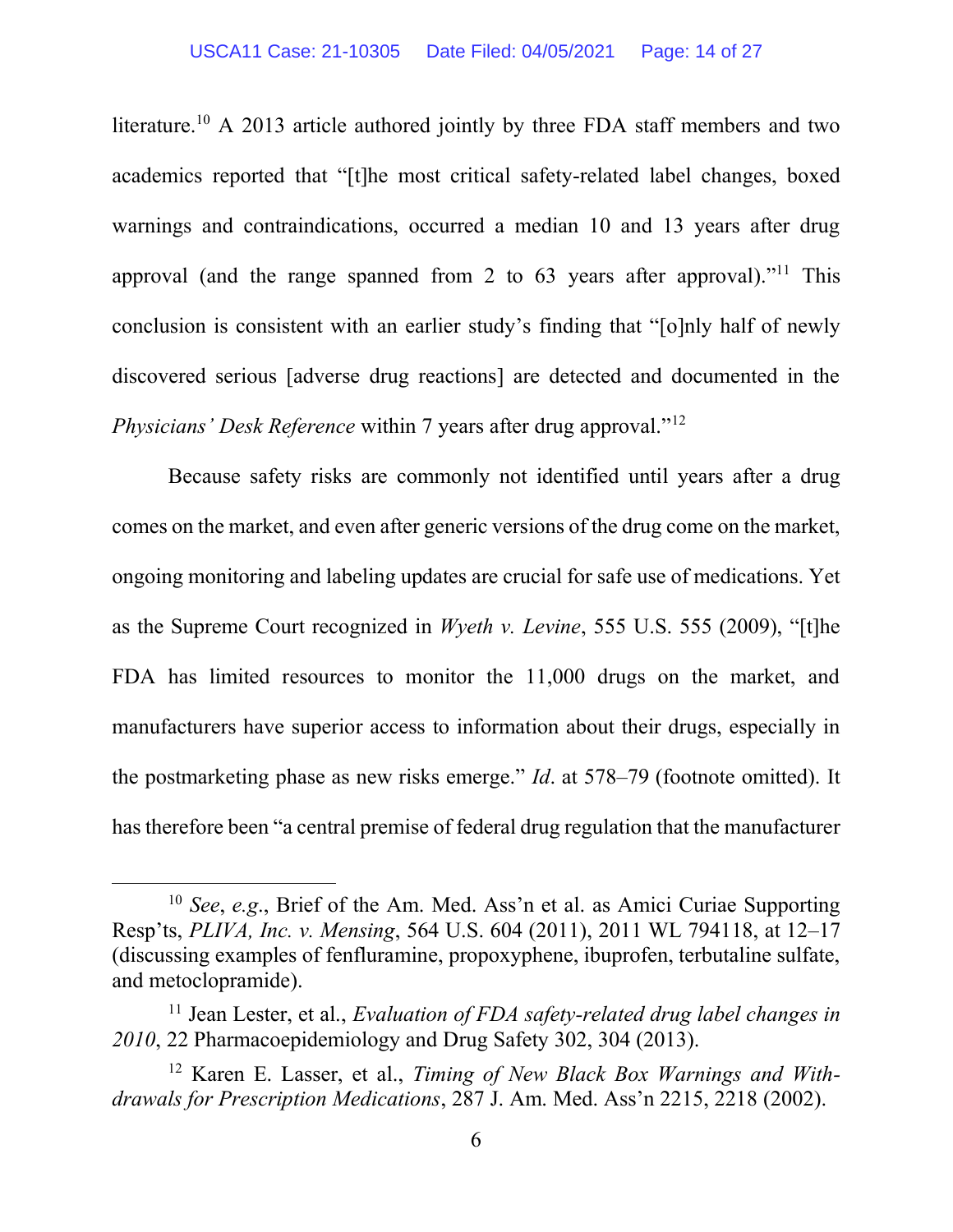bears responsibility for the content of its label at all times … [and for] ensuring that its warnings remain adequate as long as the drug is on the market." *Id*. at 570–71. The need for manufacturers to play a significant role is heightened by funding and staff shortages at the FDA that have prompted the Government Accountability Office (GAO) repeatedly to express concern about post-approval drug safety monitoring.<sup>13</sup>

To ensure the post-approval safety of their drugs, manufacturers must "promptly review all adverse drug experience information obtained or otherwise received by the [manufacturer] from any source, foreign or domestic, including information derived from commercial marketing experience, post-marketing clinical investigations, postmarketing epidemiological/surveillance studies, reports in the

<sup>13</sup> *See*, *e.g*., GAO, *High-Risk Series: An Update*, at 271 (Feb. 2015), http://www.gao.gov/assets/670/668415.pdf (expressing concern that FDA lacks resources to adequately inspect drug manufacturing facilities); GAO, *High-Risk Series: An Update*, at 116–17 (Feb. 2011), https://www.gao.gov/assets/files.gao. gov/assets/gao-11-278.pdf ("FDA staff have expressed concern about their ability to meet a growing postmarket workload, with some maintaining that their premarket responsibilities are considered a higher priority."); GAO, *Drug Safety: FDA Has Begun Efforts to Enhance Postmarket Safety, But Additional Actions Are Needed* (Nov. 2009), http://www.gao.gov/assets/300/298135.pdf; GAO, *Drug Safety: Improvement Needed in FDA's Postmarket Decision-making and Oversight Process* (Mar. 2006), https://www.gao.gov/assets/gao-06-402.pdf; *see also* David A. Kessler & David C. Vladeck, *A Critical Examination of the FDA's Efforts to Preempt Failure-to-Warn Claims*, 96 Geo. L.J. 461, 485 (2008) (noting that "[r]esource constraints have been especially acute with the agency's post-marketing surveillance efforts" and that two-thirds of FDA doctors and scientists "worry that the FDA is not adequately monitoring the safety of drugs once they are on the market").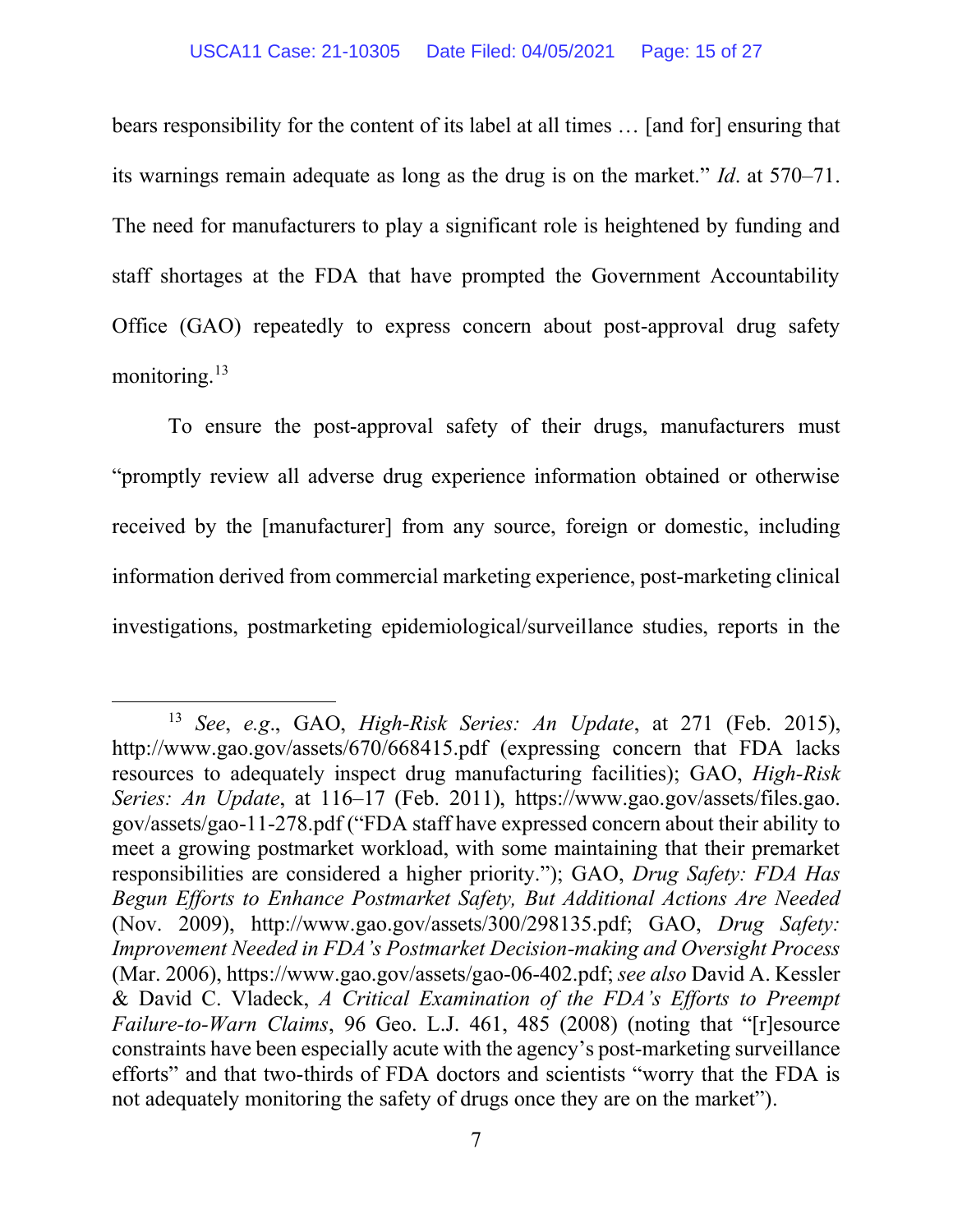scientific literature, and unpublished scientific papers." 21 C.F.R. § 314.80(b). To ensure that labeling is kept up to date as information accumulates, FDA regulations require that the labeling of both brand-name and generic drugs "must be revised to include a warning about a clinically significant hazard as soon as there is reasonable evidence of a causal association with a drug; a causal relationship need not have been definitely established." *Id*. § 201.57(c)(6)(i) (implementing 21 U.S.C.  $§ 352(f)(2)$ , which provides that a drug that lacks "adequate warnings" is misbranded). At the same time, FDA restrictions on the ability of generic manufacturers to make such revisions largely absolve those manufacturers of responsibility for labeling updates and reinforce the brand-name manufacturers' responsibility.

More specifically, brand-name manufacturers, who market drugs approved through the new drug application (NDA) process, may seek review and approval of revised labeling by filing a supplemental application. 21 C.F.R. § 314.70. A supplemental application must satisfy all regulatory requirements that apply to original applications. *See id*. § 314.71(b). Although some label changes require prior FDA approval—obtained through a "prior approval supplement," *id*. § 314.70(b) other changes are brought to the FDA's attention at the time the applicant makes the change through a "changes being effected" (CBE) supplement, *id*. § 314.70(c). CBE supplements are authorized for, among other things, "[c]hanges in the labeling to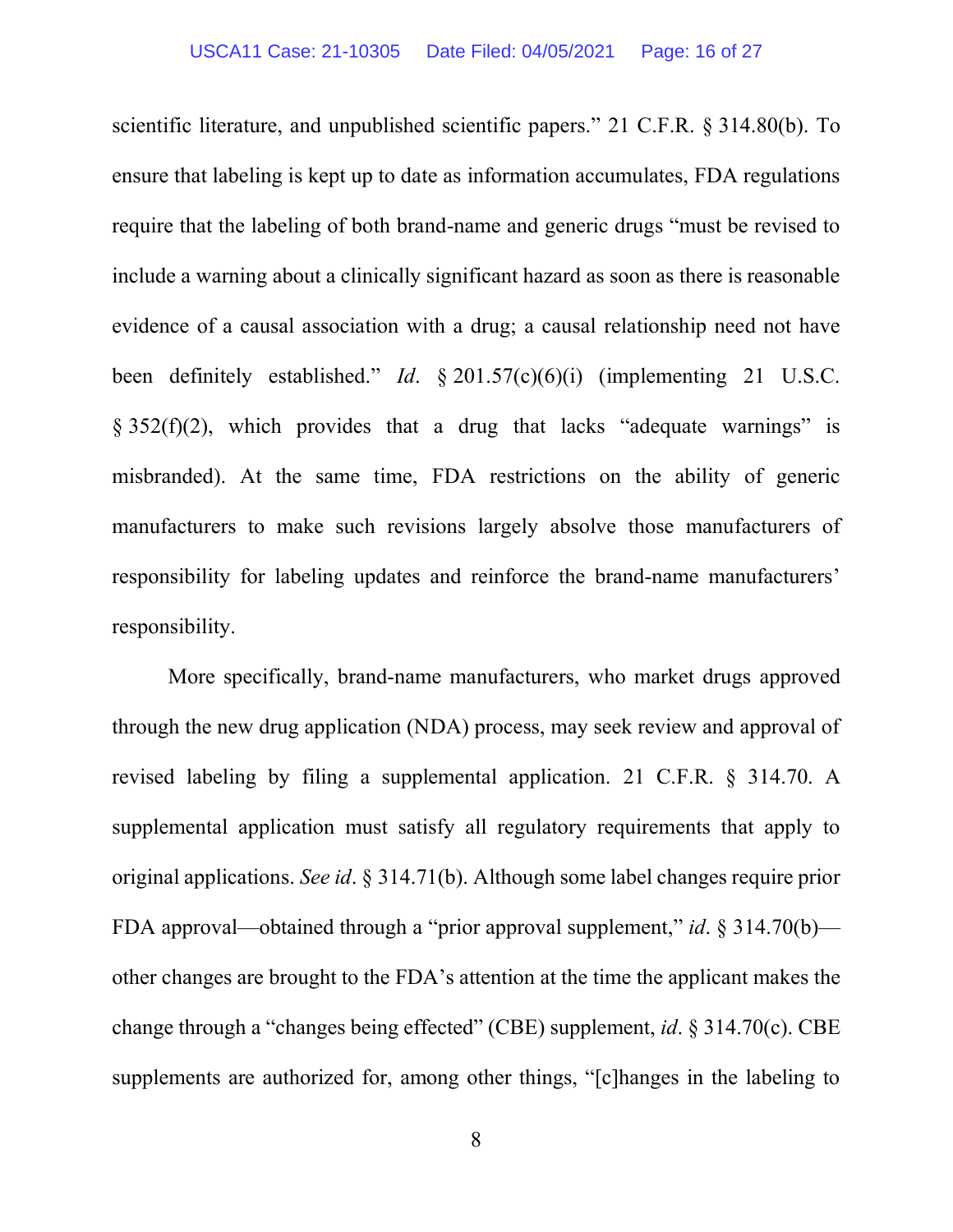#### USCA11 Case: 21-10305 Date Filed: 04/05/2021 Page: 17 of 27

reflect newly acquired information … [t]o add or strengthen a contraindication, warning, precaution, or adverse reaction for which" there is reasonable evidence of a causal association. *Id*. § 314.70(c)(6)(iii)(A).

Generic manufacturers, however, have neither the power nor the responsibility to provide new safety updates. The United States Supreme Court, deferring to the FDA's interpretation of the existing regulation, has held that the CBE process is not available to generic manufacturers. *PLIVA, Inc. v. Mensing*, 564 U.S. 604, 614–15 (2011). Instead, in most cases, generic drug manufacturers can make safety updates only after approval of a CBE supplement submitted by the brand-name manufacturer for that product or when ordered to by the FDA.<sup>14</sup> This restriction follows from the general rule that the labeling of the generic product must be "the same as the labeling of" the corresponding brand-name drug. 21 C.F.R. § 314.94(a)(8)(iii); *see also id*. § 314.105(c). As a result, brand-name manufacturers—and only brand-name manufacturers—have the responsibility for updating labeling to provide adequate warnings, even after generic versions of the brand-name drug are on the market.

<sup>14</sup> FDA, *Guidance for Industry, Revising ANDA Labeling Following Revision of the RLD Labeling*, at 5 (May 2000), https://www.fda.gov/media/71488/download; *see also* FDA, *Draft Guidance, Updating ANDA Labeling After the Marketing Application for the Reference Listed Drug Has Been Withdrawn* (July 2016), http:// www.fda.gov/downloads/Drugs/GuidanceComplianceRegulatoryInformation/ Guidances/UCM510240.pdf.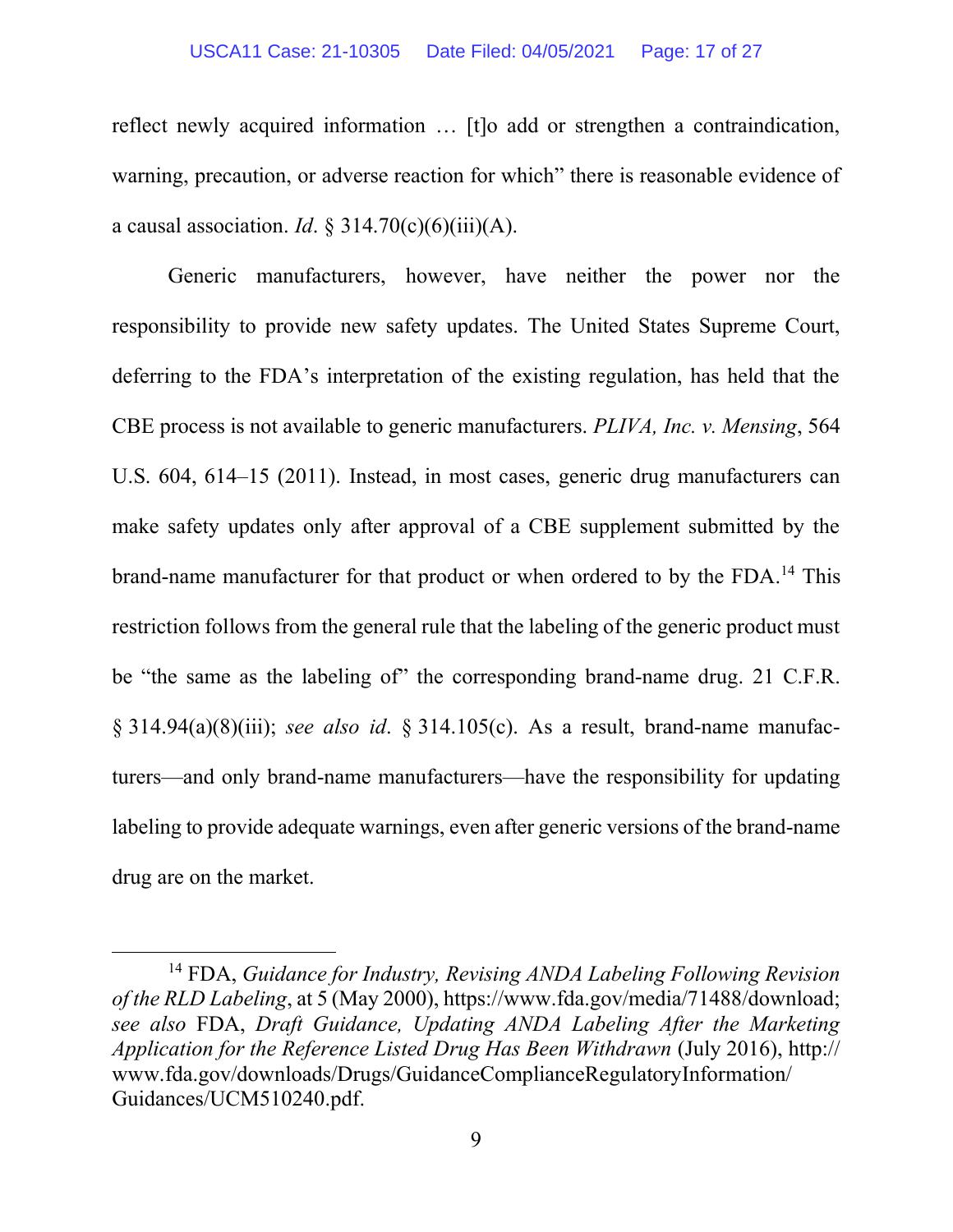### **II. Brand-name manufacturers can easily foresee that physicians and patients will rely on the brand-name labeling, regardless of whether a patient's prescription is filled with a generic drug.**

As explained above, current FDA regulations allow the brand-name company to make safety updates without prior FDA approval, but prohibit the generic company from making safety updates except to mimic the brand-name labeling update or as instructed by the FDA. *See* 78 Fed. Reg. 67985, 67988 (2013). Indeed, the brand-name manufacturer, *even after generics come on the market*, has an "ongoing obligation to ensure [its] labeling is accurate and up-to-date," *id*. at 67987, while the generic manufacturer's obligation is only to ensure that its labeling matches the brand-name labeling, *id*. at 67988. Amicus Public Citizen has advocated that this system should be changed to allow generic companies to initiate safety updates. However, as the regulatory scheme currently exists, the responsibility for safety labeling remains squarely with the brand-name manufacturer. For this reason, a patient's (and physician's) reliance on the brand-name labeling is not only foreseeable—whether the patient takes the brand-name or the generic form of the drug—it is inevitable and expected. And in light of the brand-name manufacturer's responsibility for maintaining the adequacy of the drug's labeling, it is not surprising that patients who suffered injury after taking a generic drug that had inadequate safety warnings have sometimes sought to hold the brand-name manufacturer accountable.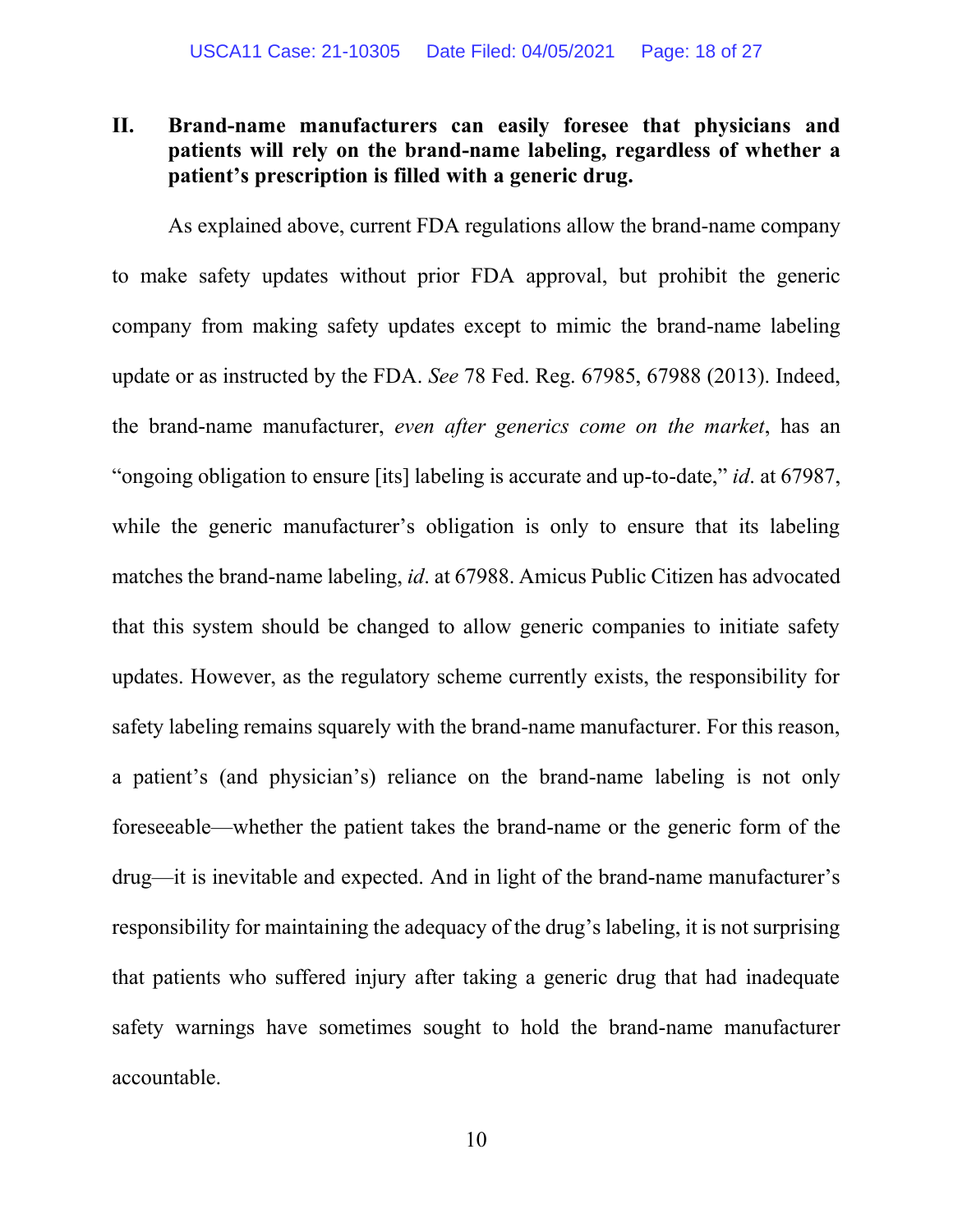Whether alleged in the form of a strict products liability claim or, as here, a negligence claim, a failure to warn of known risks that foreseeably leads to physical harms is the essence of a long-recognized tort. Thus, the Restatement (Third) of Torts § 18(a) (2010), provides that a defendant may fail to exercise reasonable care by failing to warn of a risk if "(1) the defendant knows or has reason to know: (a) of that risk; and (b) that those encountering the risk will be unaware of it; and (2) a warning might be effective in reducing the risk of harm." And the Restatement (Second) of Torts  $\S 311(1)(b)$  (1965), explained that "one who negligently gives false information to another is subject to liability for physical harm caused by action taken by the other in reasonable reliance upon such information, where such harm results … *to such third persons as the actor should expect to be put in peril by the action taken*" (emphasis added). The Restatement (Second) further explained that "the liability of one who is under a public duty to give the information extends to loss suffered by any of the class of persons for whose benefit the duty is created, in any of the transactions in which it is intended to protect them." Restatement (Second) of Torts § 552(3) (1977). This rule "may apply to private individuals or corporations who are required by law to file information for the benefit of the public." *Id*., comment to subsection (3).

Brand-name drug manufacturers are subject to just such a requirement: FDA regulations require that drug "labeling must be revised to include a warning about a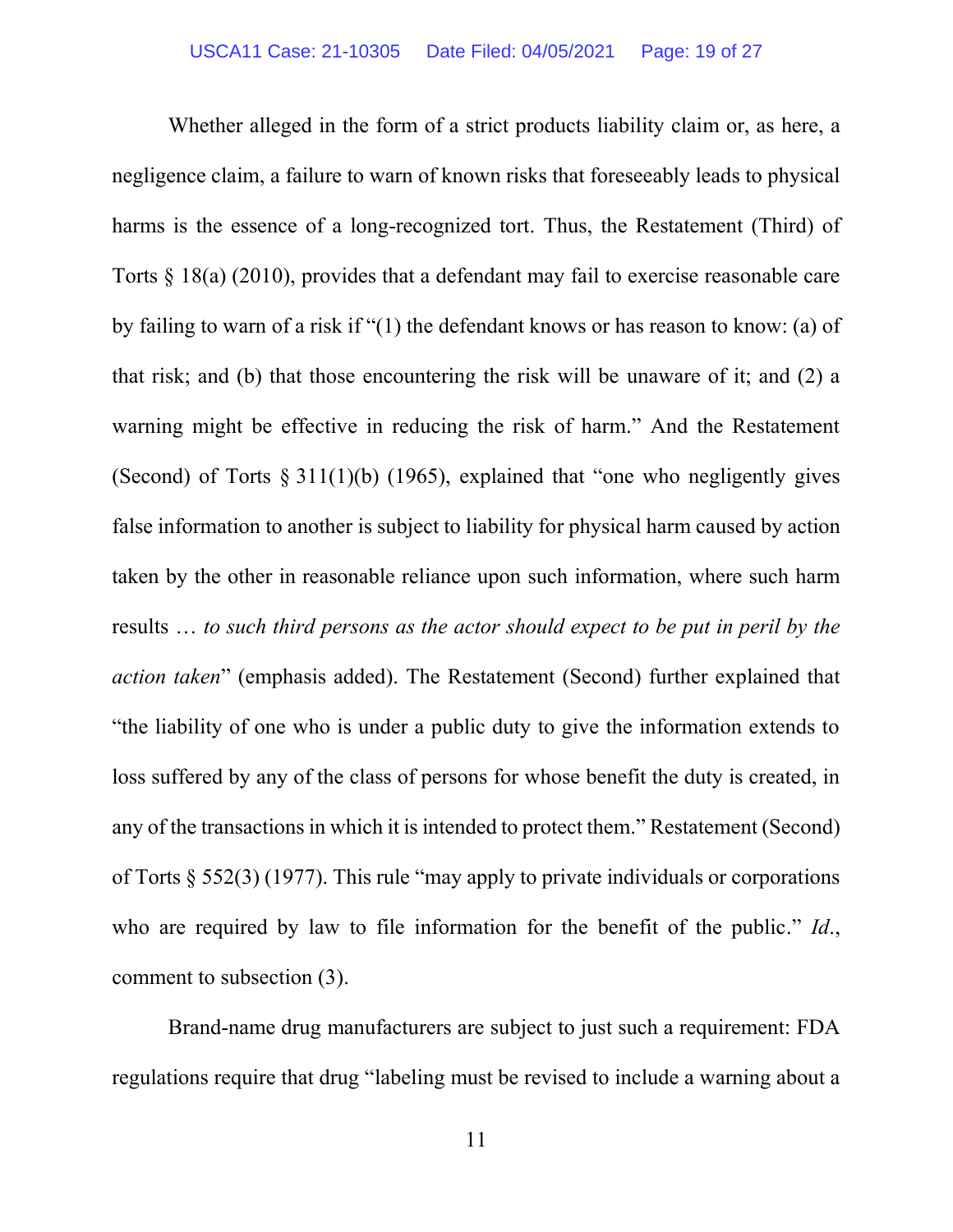clinically significant hazard as soon as there is reasonable evidence of a causal association with a drug." 21 C.F.R.  $\S 201.57(c)(6)(i)$ . Thus, traditional principles of tort law provide strong support for Appellant's position.

The issue of tort liability for the brand-name manufacturer's failure to warn is, of course, one of state law, and six state supreme courts have authoritatively addressed the issue under the laws of their states. Four have recognized a claim against brand-name manufacturers, and two have rejected the claim. In *T.H. v. Novartis*, 407 P.3d 18 (Cal. 2017), for example, the California Supreme Court held that, "[b]ecause the same warning label must appear on the brand-name drug as well as its generic bioequivalent, a brand-name drug manufacturer owes a duty of reasonable care in ensuring that the label includes appropriate warnings, regardless of whether the end user has been dispensed the brand-name drug or its generic bioequivalent." *Id*. at 22. Likewise, in *Wyeth, Inc. v. Weeks*, 159 So. 3d 649 (Ala. 2014), the Supreme Court of Alabama rejected the notion that a misrepresentation claim requires privity between the parties, and held that the brand-name manufacturer could be held liable in an action brought by a patient who was injured by the generic version of its drug. *Id*. at 670, 675; *see id*. at 674 (noting that "Wyeth's argument completely ignores the nature of prescription medication"). <sup>15</sup> *See also*

<sup>&</sup>lt;sup>15</sup> After intense lobbying by the pharmaceutical industry, the State of Alabama later enacted a statute superseding that decision, *see* Ala. Code § 6-5-530 (2015).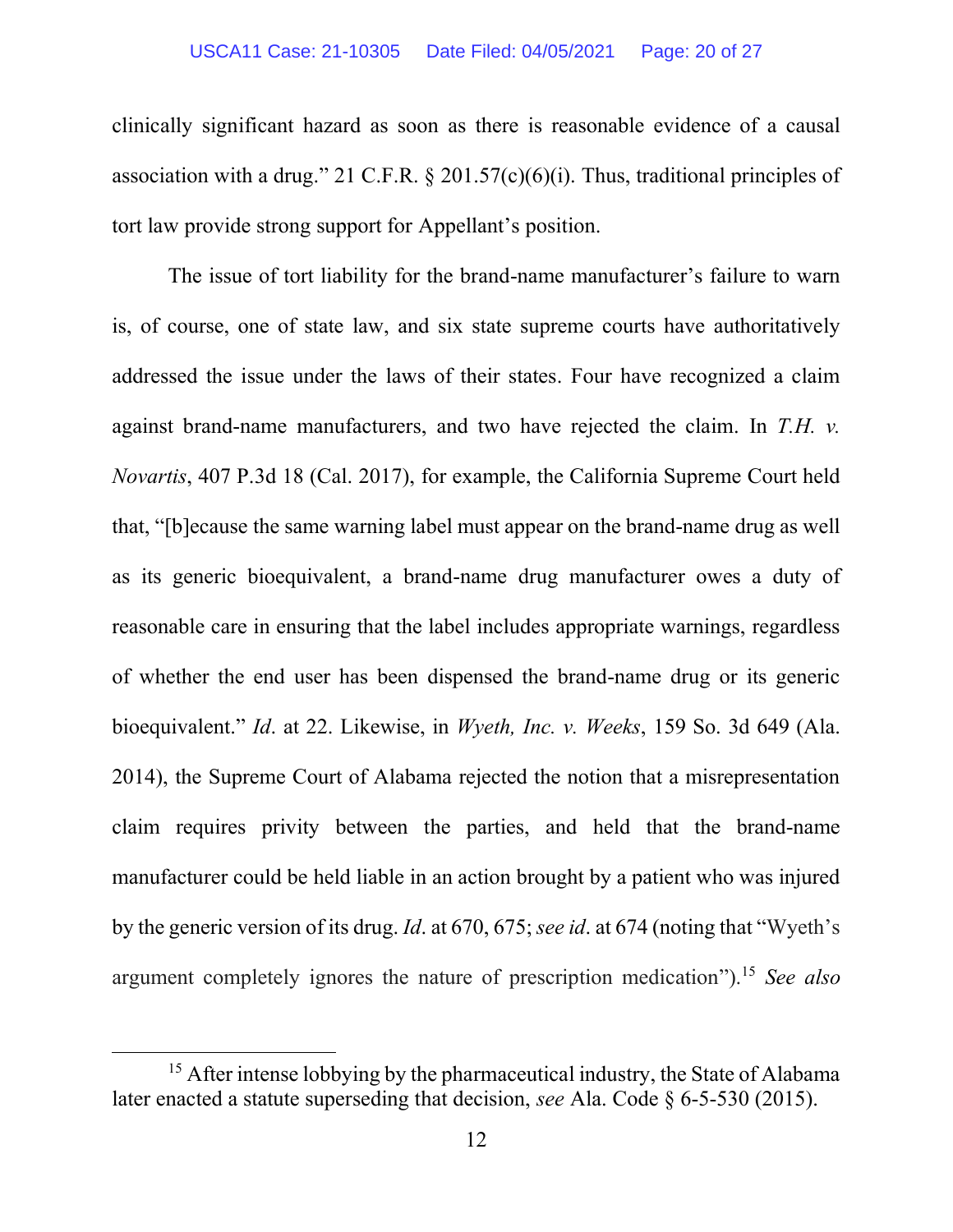*Rafferty v. Merck & Co*., 479 Mass. 141, 157 (2018) (disallowing negligence claims but holding "that a brand-name manufacturer that controls the contents of the label on a generic drug owes a duty to consumers of that generic drug not to act in reckless disregard of an unreasonable risk of death or grave bodily injury"); *Kellogg v. Wyeth*, 762 F. Supp. 2d 694, 708–09 (D. Vt. 2010) (holding that brand-name manufacturer can be held liable for injury caused by generic drug under Vermont law because manufacturer owes duty of care to patients who ingest generic equivalent). In *Huck v. Wyeth, Inc*., 850 N.W.2d 353, 369, 371 (Iowa 2014), and *McNair v. Johnson & Johnson*, 241 W. Va. 26, 37 (2018), however, the courts held that a patient's failureto-warn claim was a products liability claim under state law, and that under Iowa and West Virginia law, respectively, products liability claims may be brought only against the product seller or supplier.

Although the state supreme courts have reached different results in different states, Mr. Cartee's negligent failure-to-warn claim fits comfortably within the scope of Illinois law in light of the regulatory scheme: He alleged "facts that establish the existence of a duty of care owed by the defendant to the plaintiff, a breach of that duty, and an injury proximately caused by that breach." *Simpkins v. CSX Transp., Inc*., 965 N.E.2d 1092, 1096 (Ill. 2012); *see* Appellant's Br. 39 (citing additional Illinois cases). In considering the legal question whether a duty existed, in light of the regulatory scheme, "the foreseeability of Plaintiff's injury as a result of such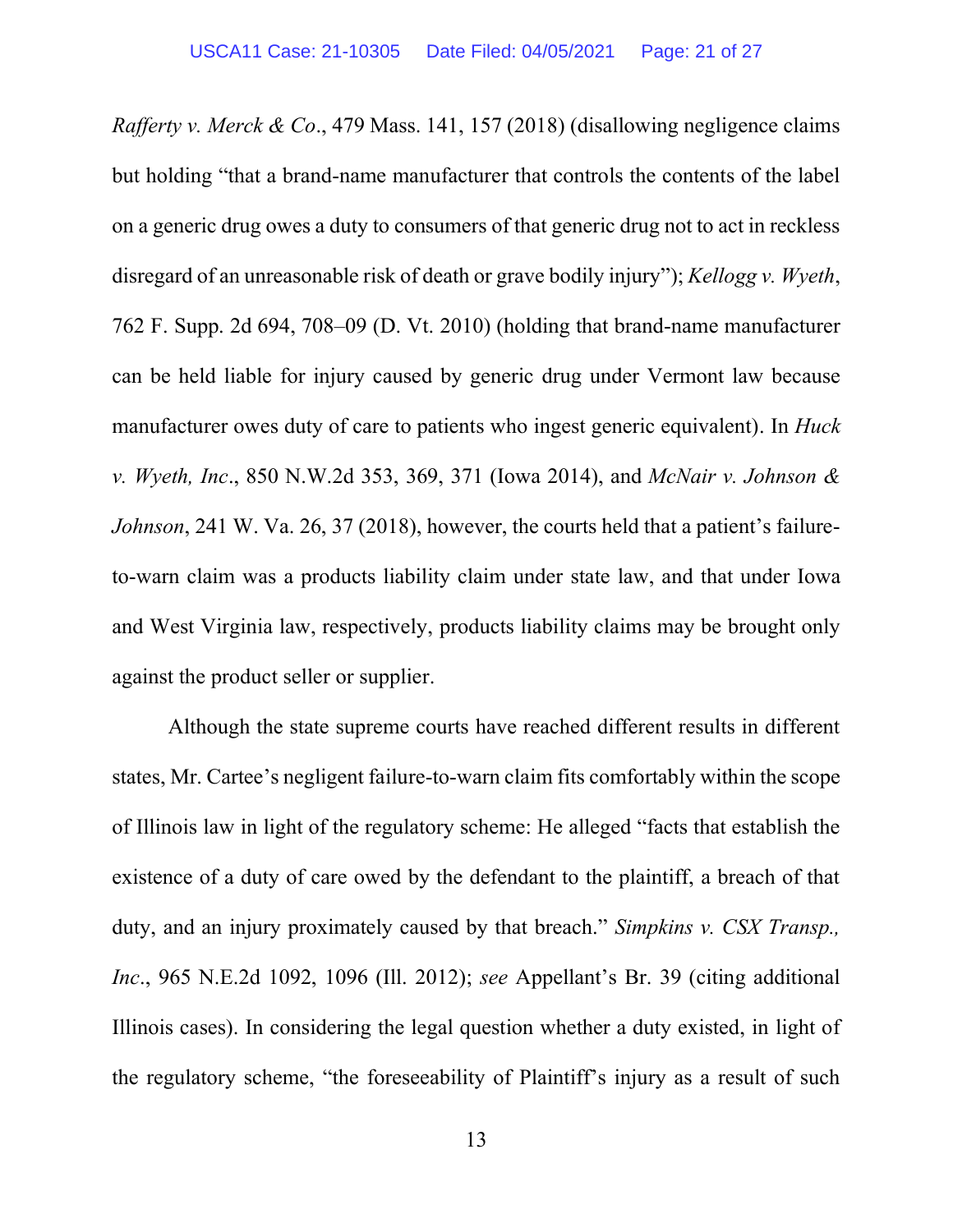negligence should not be controversial." *Dolin v. SmithKline Beecham Corp*., 62 F. Supp. 3d 705, 714 (N.D. Ill. 2014) (recognizing a duty of ordinary care under Illinois law), *rev'd on other grounds sub nom*. *Dolin v. GlaxoSmithKline LLC*, 901 F.3d 803 (7th Cir. 2018). Indeed, it is beyond dispute that "[a] brand-name manufacturer could reasonably foresee that a physician prescribing a brand-name drug (or a generic drug) to a patient would rely on the warning drafted by the brand-name manufacturer even if the patient ultimately consumed the generic version of the drug." *Weeks*, 159 So. 3d at 670. The foreseeability of harm caused by a defendant's failure to warn is the essence of an Illinois state-law failure-to-warn claim. Accordingly, a brand-name manufacturer can be held liable for negligent failure to warn under Illinois law.

#### **III. Defendants-Appellees' position, if adopted, would put patients at risk.**

As the Supreme Court has recognized, state-law remedies further consumer protection and patient health "by motivating manufacturers to produce safe and effective drugs and to give adequate warnings." *Wyeth v. Levine*, 555 U.S. at 574. Yet, as the FDA has recognized, federal law currently gives generic drug manufacturers little incentive to comply with current requirements to conduct robust postmarketing surveillance, evaluation, and reporting, and even less ability to ensure that the labeling for their drugs is accurate and up to date. *See* 78 Fed. Reg. at 67988– 89. Currently, "[f]ederal law explicitly conveys to the brand-name manufacturer *and only that manufacturer*—the responsibility to provide an adequate warning label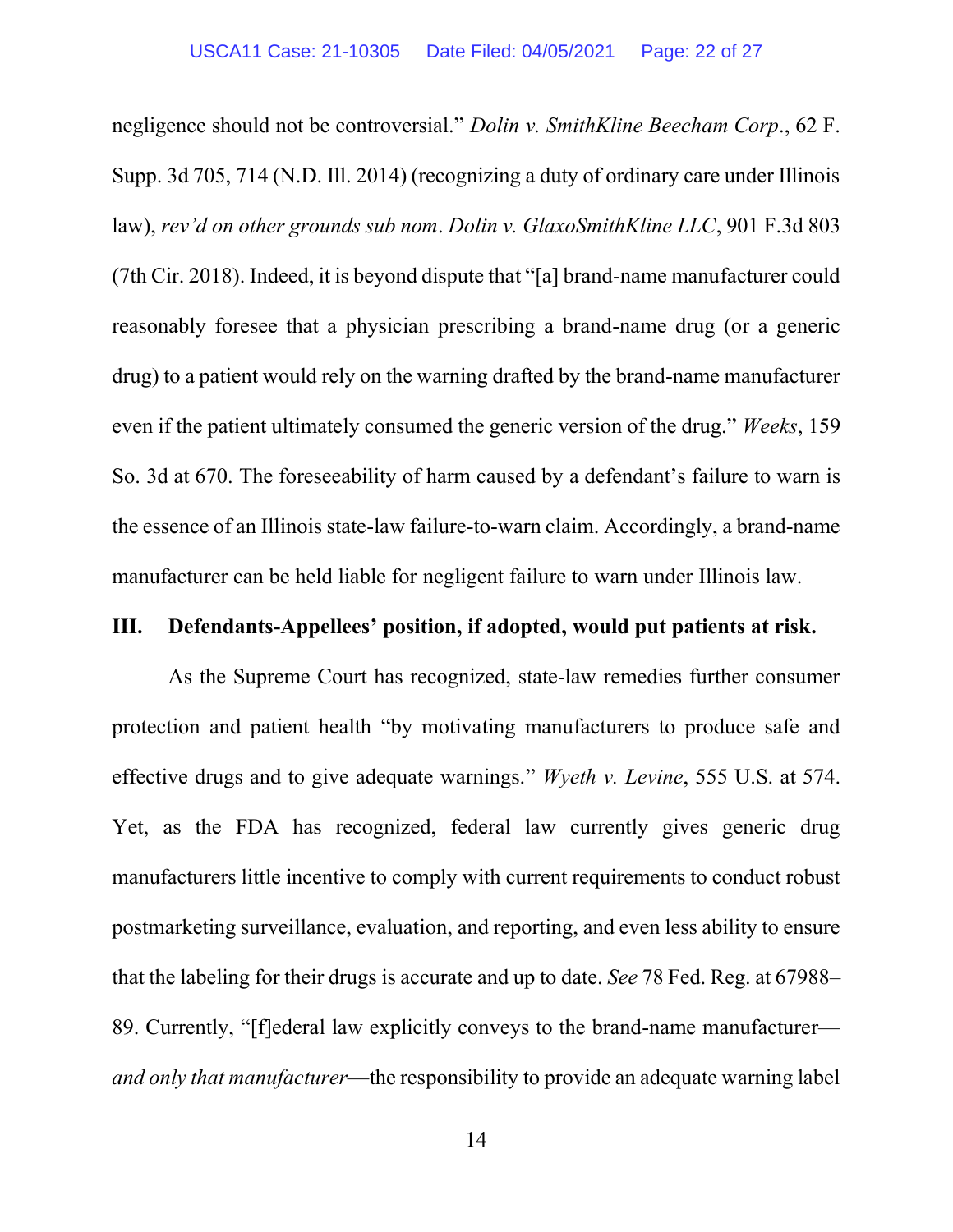for both [a] generic [drug] and its brand-name equivalent." *T.H. v. Novartis*, 407 P.3d at 22 (emphasis added). Under the current regulatory scheme, only the brandname manufacturer can ensure that adequate warnings are provided.

For this reason, the brand-name manufacturers' plea to be exempt from accountability for labeling for which they are responsible would, if accepted, exacerbate a dangerous safety gap. "[M]ost critical safety-related label changes" are made years after the drug's initial approval, "underscoring the importance of persistent and vigilant postmarket drug safety surveillance." Jean Lester, *Evaluation of FDA safety-related drug label changes in 2010*, *supra* note 11, at 304. And the majority of labeling changes are initiated by the brand-name manufacturers, not the FDA. *Id*. at 303. Because critical safety information may come to light after entry of the generic onto the market, and because the generic manufacturer is limited to mimicking the brand-name labeling, if the brand-name manufacturer does not continue actively to monitor and propose safety updates, patients are at risk.

Courts that have rejected recognition of a state-law failure-to-warn or negligence claim in this context have failed to appreciate the unique elements of drug regulation—such as the requirement that generics use the brand-name labeling, the bar against generic manufacturers updating labeling except in response to a brand-name update or FDA order (and, on the flip side, the brand-name manufacturers' ability to update safety warnings promptly, without prior FDA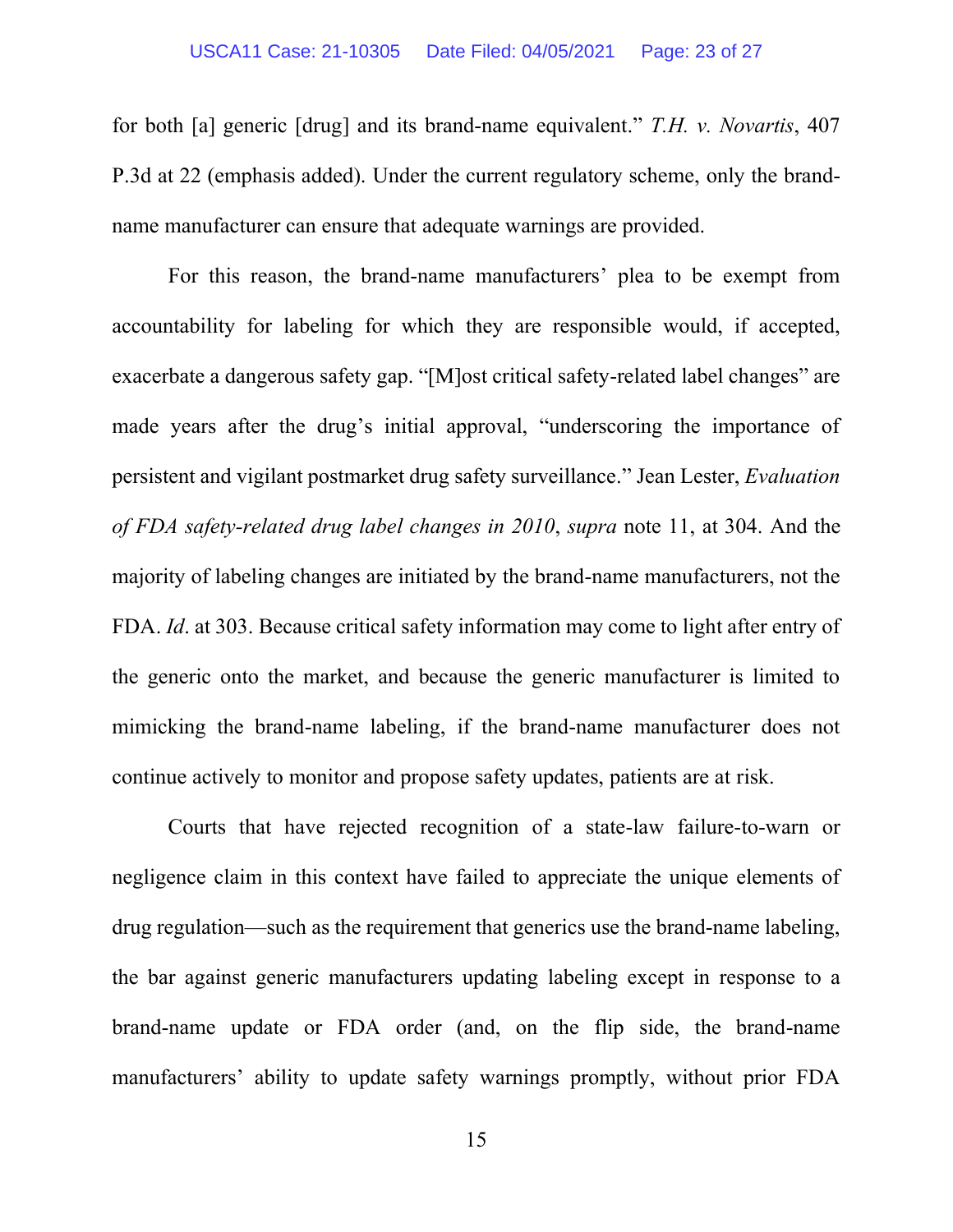approval), and state substitution laws permitting or requiring pharmacists to fill prescriptions with generic versions where available, unless the physician specifically indicates the need for the brand-name product. *See*, *e.g*., 225 Ill. Comp. Stat. 85/25.

The regulatory scheme is critical to consideration of the issue presented here. And the regulatory scheme supports Mr. Cartee. As explained in *Wyeth v. Levine*:

State tort suits uncover unknown drug hazards and provide incentives for drug manufacturers to disclose safety risks promptly. They also serve a distinct compensatory function that may motivate injured persons to come forward with information. Failure-to-warn actions, in particular, lend force to the FDCA's premise that *manufacturers*, not the FDA, *bear primary responsibility for their drug labeling at all times*.

555 U.S. at 579 (emphasis added). State-law remedies thus "further consumer protection by motivating manufacturers to produce safe and effective drugs and to give adequate warnings." *Id*. at 574. The brand-name manufacturers' position would leave no manufacturer accountable for failure to warn of hazards, thus eliminating a crucial bulwark against unsafe pharmaceuticals in the marketplace.

# **CONCLUSION**

The decision below should be reversed.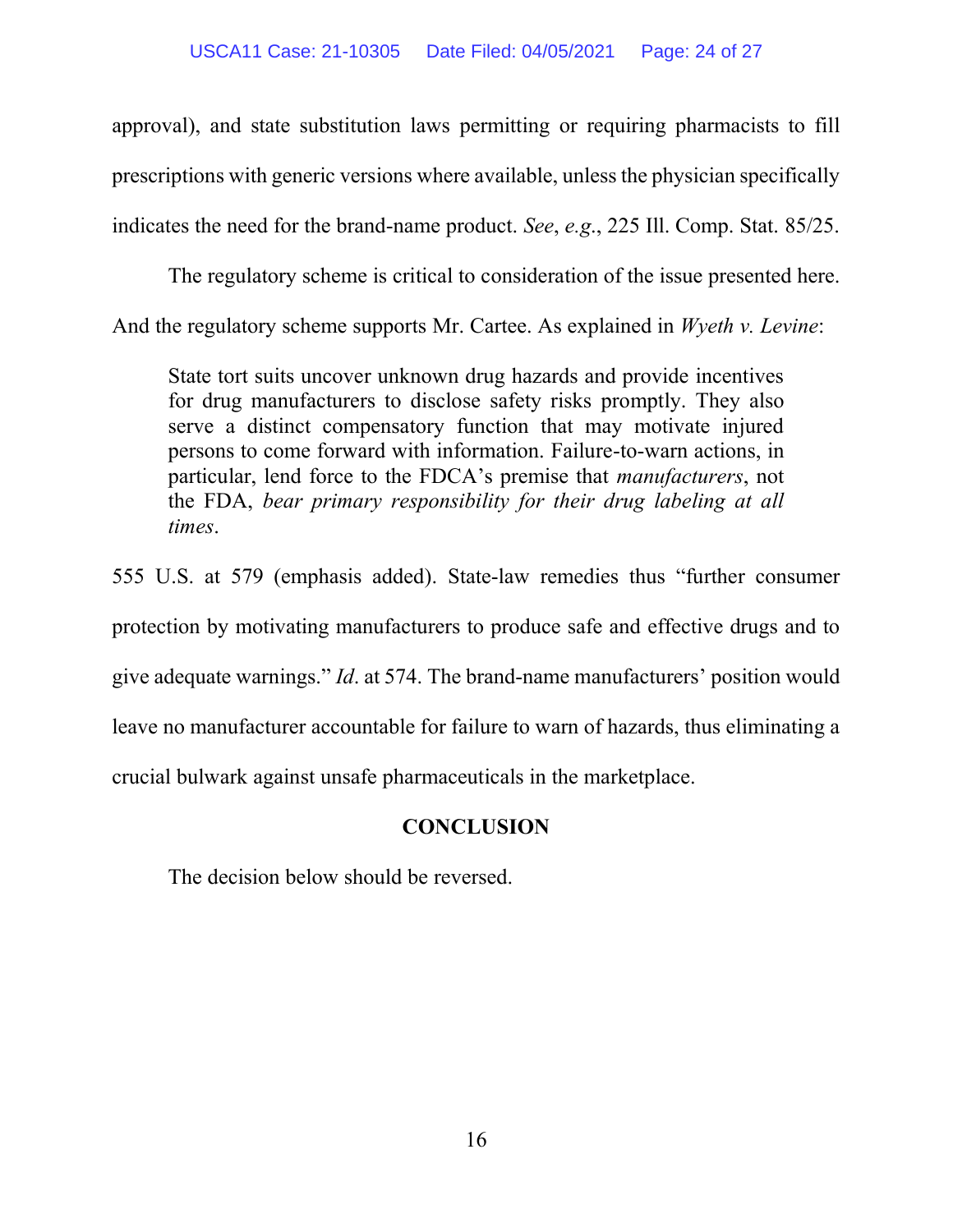Dated: April 5, 2021 Respectfully submitted,

/s/ Allison M. Zieve Allison M. Zieve Scott L. Nelson Public Citizen Litigation Group 1600 20th Street NW Washington, DC 20009 (202) 588-1000

*Attorneys for Amicus Curiae Public Citizen, Inc.*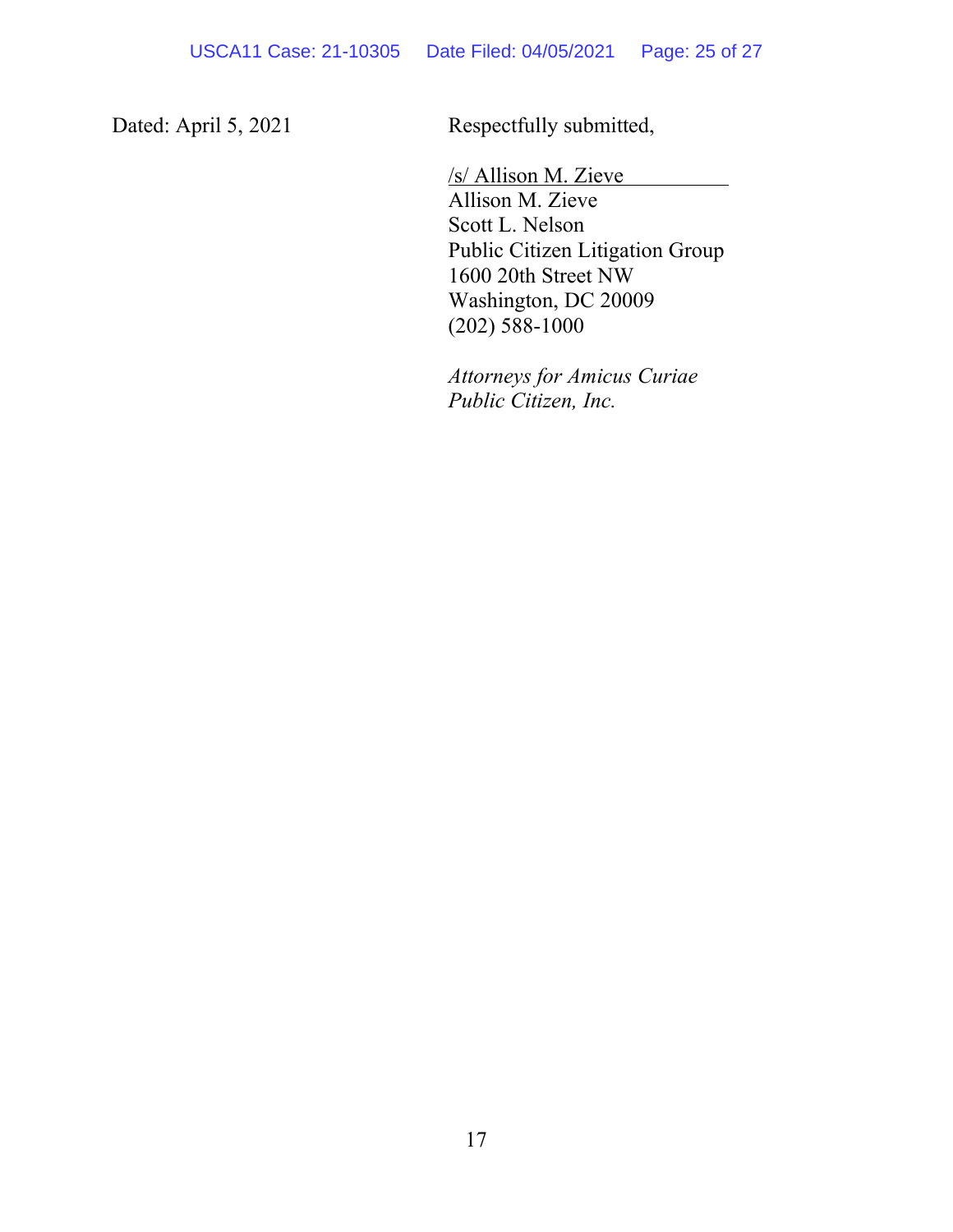### **CERTIFICATE OF COMPLIANCE**

Pursuant to Federal Rule of Appellate Procedure 32(g)(1), I certify that the foregoing brief is proportionately spaced, has a typeface of 14 points, and as calculated by my word processing software (Microsoft Word), contains 3,834 words, less than half the number of words permitted by the Court for the parties' briefs. The electronic version of the foregoing brief has been scanned for viruses and is virusfree according to the anti-virus program.

> /s/ Allison M. Zieve Allison M. Zieve